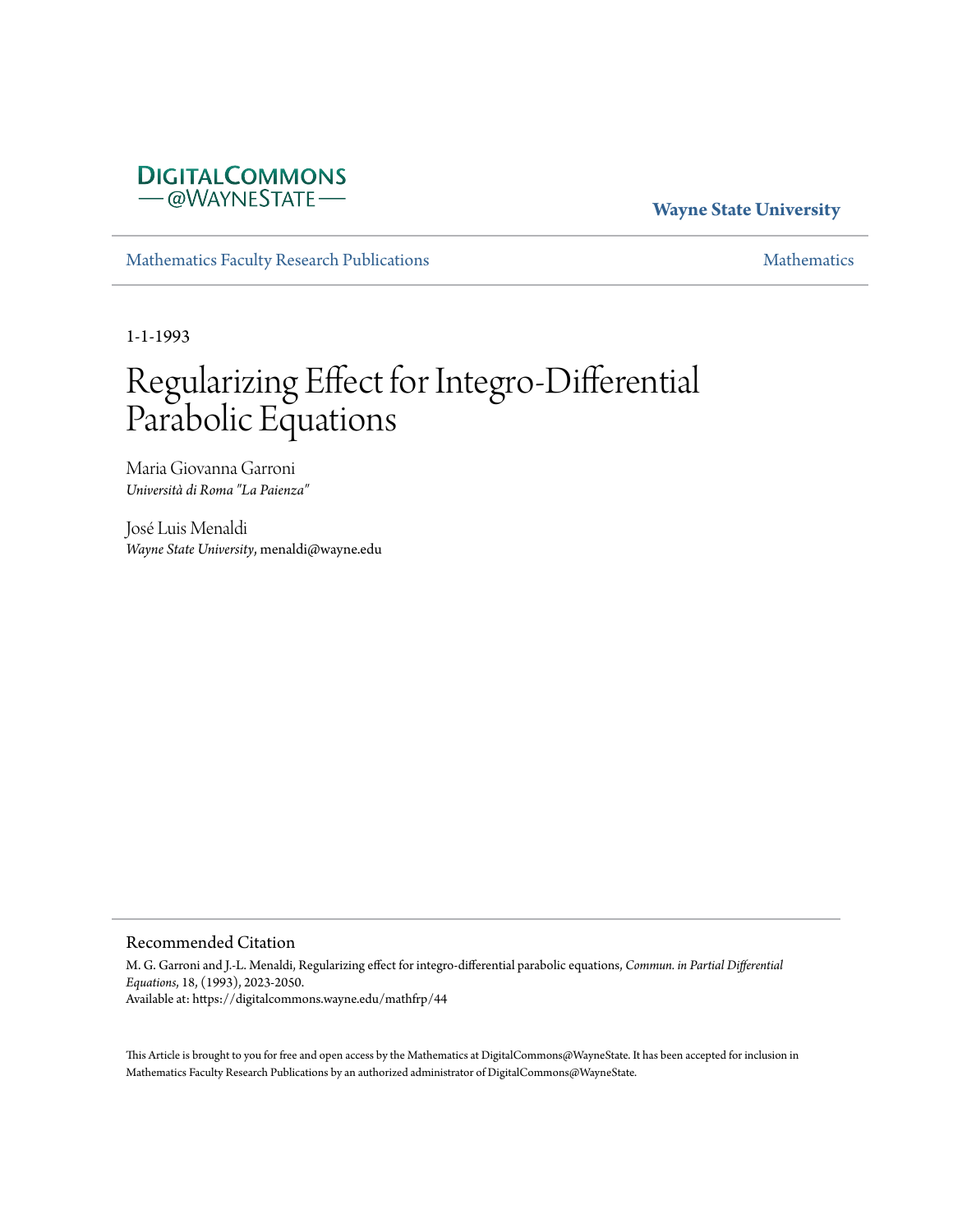*Communication in Partial Differential Equations, 18-12 (1993), 2023-2050*

## **REGULARIZING EFFECT FOR INTEGRO–DIFFERENTIAL PARABOLIC EQUATIONS**

Maria Giovanna Garroni and José Luis Menaldi Università di Roma "La Sapienza" Wayne State University Dipartimento di Matematica Department of Mathematics 00185 Roma Italia Detroit MI 48202 USA

## **1. INTRODUCTION.**

We first give a general definition of an integro–differential operator and discuss an analytic approach to the study of second order parabolic integro– differential equations.

Consider the integro–differential operator related with a jump process, i.e.

$$
I\varphi(x,t) = \int_{\mathcal{R}_\star^d} [\varphi(x+z,t) - \varphi(x,t) - z \cdot \nabla \varphi(x,t)] M(x,t,dz) , \qquad (1.1)
$$

where the Levy kernel  $M(x, t, dz)$  is a Radon measure on  $\mathcal{R}_{\star}^{d} = \mathcal{R}^{d} \setminus \{0\}$  for any fixed  $x \in \mathcal{R}^d$ ,  $t \in [0, T]$ , and such that at least

$$
\begin{cases} \int_{|z|\leq 1} |z|^{\gamma} M(x,t,dz) + \int_{|z|> 1} |z| M(z,t,dz) < +\infty ,\\ \forall x,t, \ 0 \leq \gamma \leq 2. \end{cases}
$$
\n(1.2)

The number  $\gamma$  will called the "order of the operator". From condition (1.2) follows that the measure M can be singular when  $z = 0$ , but it is regular when *z* goes to infinity. The exact control at the origen is given by the order  $\gamma$ .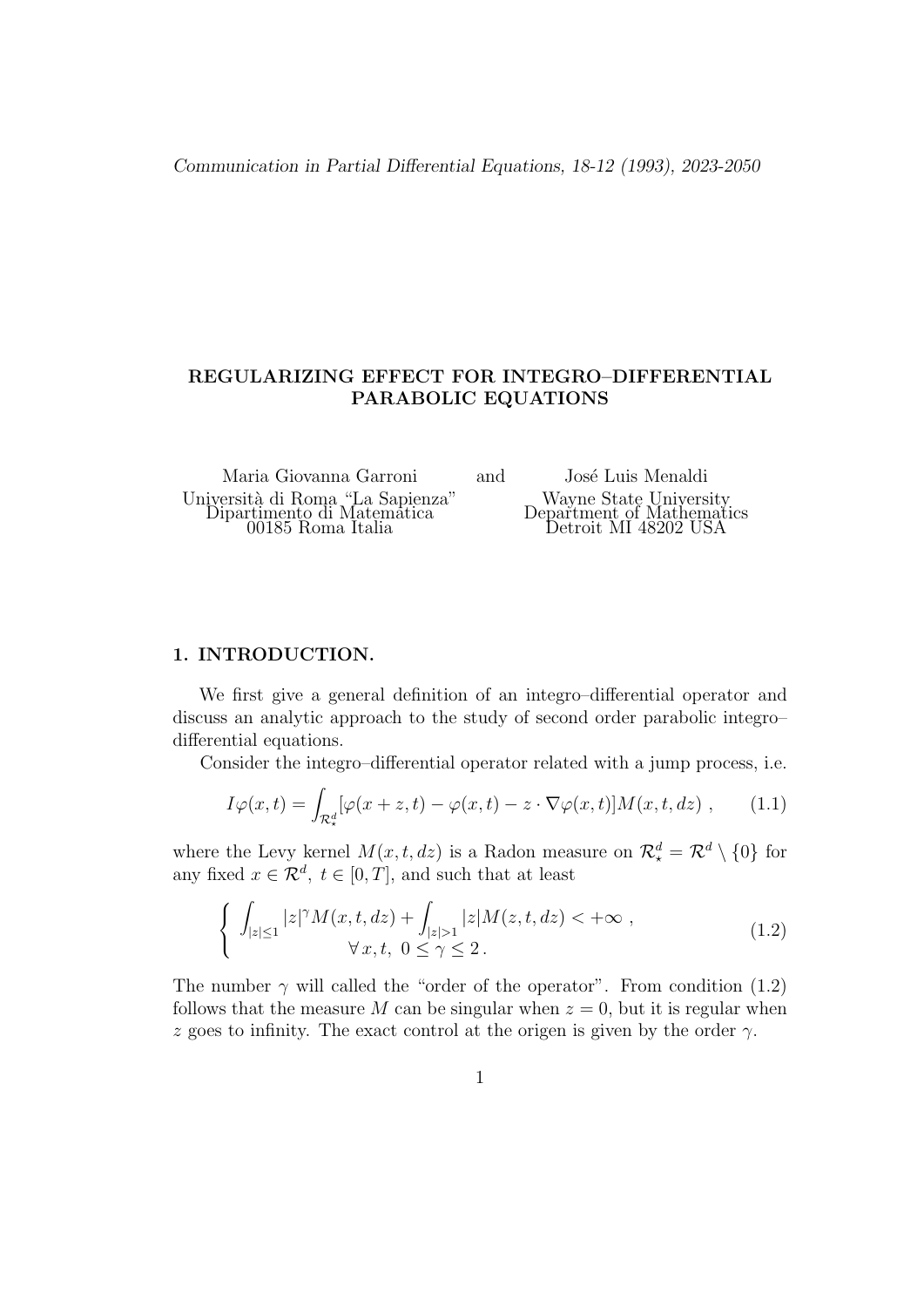The reader is referred to the books of Gikhman and Skorokhod [15, p. 245], Bensoussan and Lions [3, p. 178] Garroni and Menaldi [Chap. II] among others.

If the function  $\varphi$  is smooth then we can rewrite

$$
I\varphi(x,t) = \int_0^1 (1-\theta)d\theta \int_{\mathcal{R}^d_*} [z \cdot \nabla^2 \varphi(x+\theta z,t)z] M(x,t,dz) . \tag{1.3}
$$

So, in view of  $(1.2)$  the expression  $I\varphi$  makes sense at least when the second order derivatives of  $\varphi$  in *x* (i.e.  $\nabla^2 \varphi$ ) are continuous and bounded in  $\mathcal{R}^d \times [0, T]$ .

A priori the integro–differential operator (1.1) is defined only for functions  $\varphi(x, t)$  with *x* in the whole space  $\mathcal{R}^d$  and *t* in [0,T]. However, we want to consider equations on either a bounded or an unbounded region  $\overline{\Omega}$  of  $\mathcal{R}^d$ , with either Dirichlet or Neumann boundary conditions and even with oblique boundary conditions. We therefore need to localize the operator into  $\overline{\Omega}$ , e.g. by extending the data  $\varphi$  outside of  $\overline{\Omega}$ . Thus (1.1) becomes

$$
I\varphi(x,t) = \int_{\mathcal{R}_\star^d} [\tilde{\varphi}(x+z,t) - \varphi(x,t) - z \cdot \nabla \varphi(x,t)] M(x,t,dz) , \qquad (1.4)
$$

where  $\varphi$  is a function defined on  $\overline{\Omega} \times [0,T]$  and  $\tilde{\varphi}$  is an extension of  $\varphi$  to the whole space  $\mathcal{R}^d \times [0, T]$ .

If we are working with homogeneous Dirichlet boundary conditions, then it is natural to use the zero extension, i.e.  $\tilde{\varphi}(x,t) = \varphi(x,t)$  if  $x \in \overline{\Omega}$ ,  $t \in [0,T]$ , and  $\tilde{\varphi}(x,t) = 0$  otherwise. From the probabilistic viewpoint, this corresponds to the stopping of the random process at the first exit time of the domain  $\overline{\Omega}$ .

Assuming  $\varphi$  smooth in  $\Omega \times [0, T]$ , we can have only a global Lipschitz continuous zero extension  $\tilde{\varphi}$  because of the homogeneous Dirichlet boundary condition. However, we may need  $\nabla^2 \tilde{\varphi}$  in order to use expression (1.3) for giving sense to (1.4). This is a delicate point which is not very clear in the literature (cf. Gimbert and Lions [16]).

Under convenient hypotheses on  $\Omega$ , one may use another extension, say a smooth extension to  $\mathcal{R}^d \times [0,T]$ , but this does not usually have a good probabilistic interpretation. We will make use of a condition under which the extension will not be necessary, see condition (2.17).

However, we will be more specific about the dependency on the variables  $x, t$  of kernel  $M(x, t, dz)$  and will have enough flexibility to include the modulation of the jumps (well adapted for the stochastic differential equation theory, cf. Bensoussan and Lions [3, p. 244] and Gikhman and Skorokhod [15, p.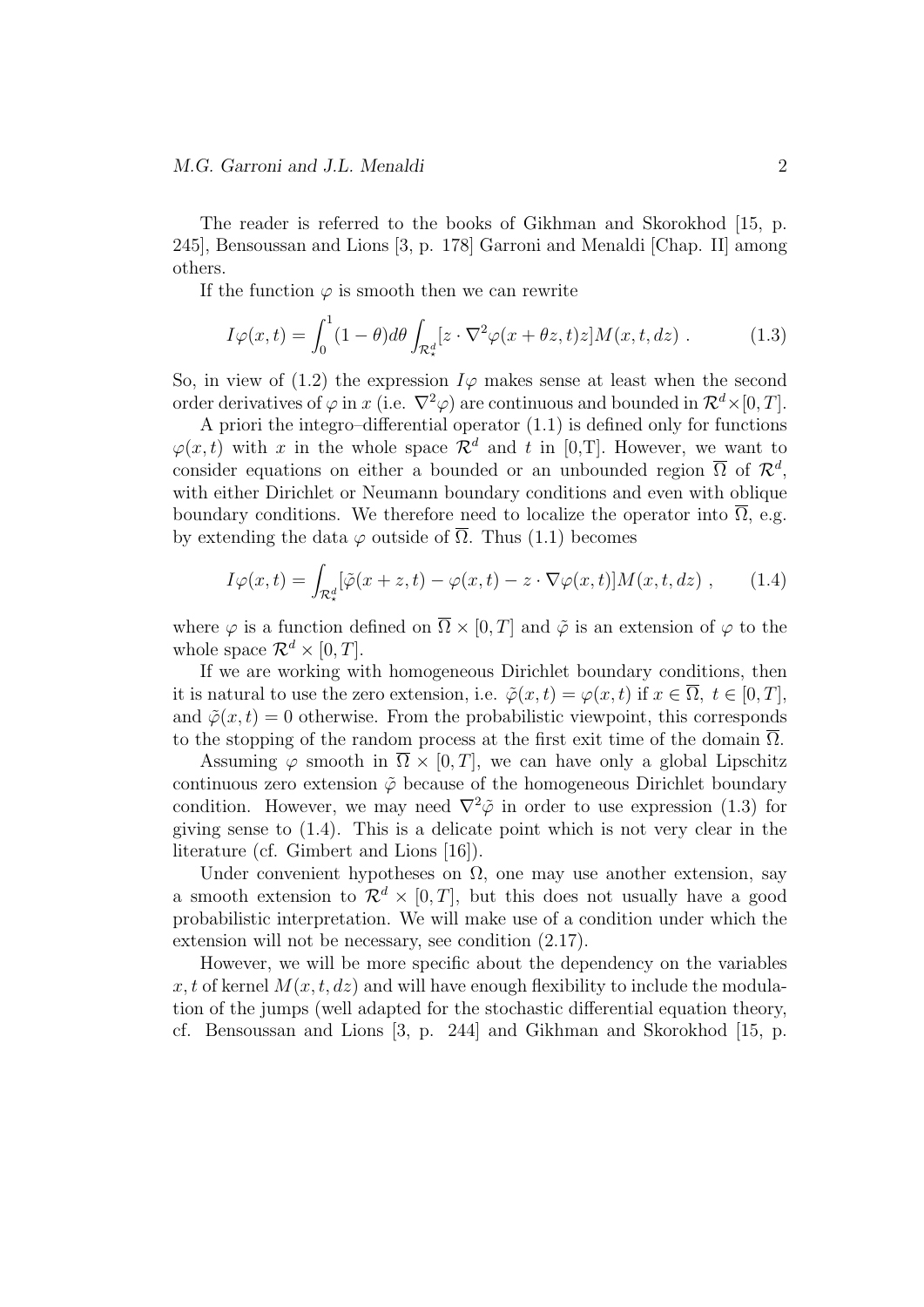215]) and the density control (better adapted for the martingale problems theory, cf. Bensoussan and Lions [3, p. 251]). Then we will express the integro–differential operator (1.1) in the following form

$$
\begin{cases}\nI\varphi(x,t) = \int_F [\varphi(x+j(x,t,\zeta),t) - \varphi(x,t) - j)(x,t,\zeta) \cdot \nabla \varphi(x,t)]m(x,t,\zeta)\pi(d\zeta),\n\end{cases} \tag{1.5}
$$

where  $\pi(\cdot)$  is a Radon measure on the measurable space  $(F, \mathcal{F})$ .

Our hypotheses on the structure of the jumps cover the main cases, and at the same time they are sufficiently specific to allow us to carry over even the construction of the Green function. Notice that the so–called regularizing property in the parabolic problems depends on the specific "good" properties of the corresponding Green function or of the fundamental solution. From a probabilistic point of view this is related with the fact that the associate probability measure is absolutely continuous with respect to the Lebesgue measure on *R<sup>d</sup>* .

#### **2. INTEGRO–DIFFERENTIAL OPERATOR.**

We consider first the data in the whole space (Section 2.1), and then we discuss the situation in a bounded region, (Section 2.2). In Section 2.3, we only state the existence and uniqueness results, which we will use in proving the regularizing effect. For the proofs and for general results in the Sobolev spaces and in the Hölder weighted spaces see Garroni and Menaldi [9].

#### **2.1. In the Whole Space.**

In the whole space  $\mathcal{R}^d$  we give the following form to the integro–differential operator  $(1.1)$ :

$$
\begin{cases}\nI\varphi(x,t) = \int_F [\varphi(x+j(x,t,\zeta),t) - \varphi(x,t) - j(x,t,\zeta) \cdot \nabla \varphi(x,t)]m(x,t,\zeta)\pi(d\zeta),\n\end{cases} \tag{2.1}
$$

acting on functions  $\varphi(x, t)$  defined for *x* in  $\mathcal{R}^d$ , *t* in [0, *T*], and where  $\pi(\cdot)$  is a Radon measure on the measurable space  $(F, \mathcal{F})$  and  $\nabla$  denotes the gradient operator in the first variable *x*.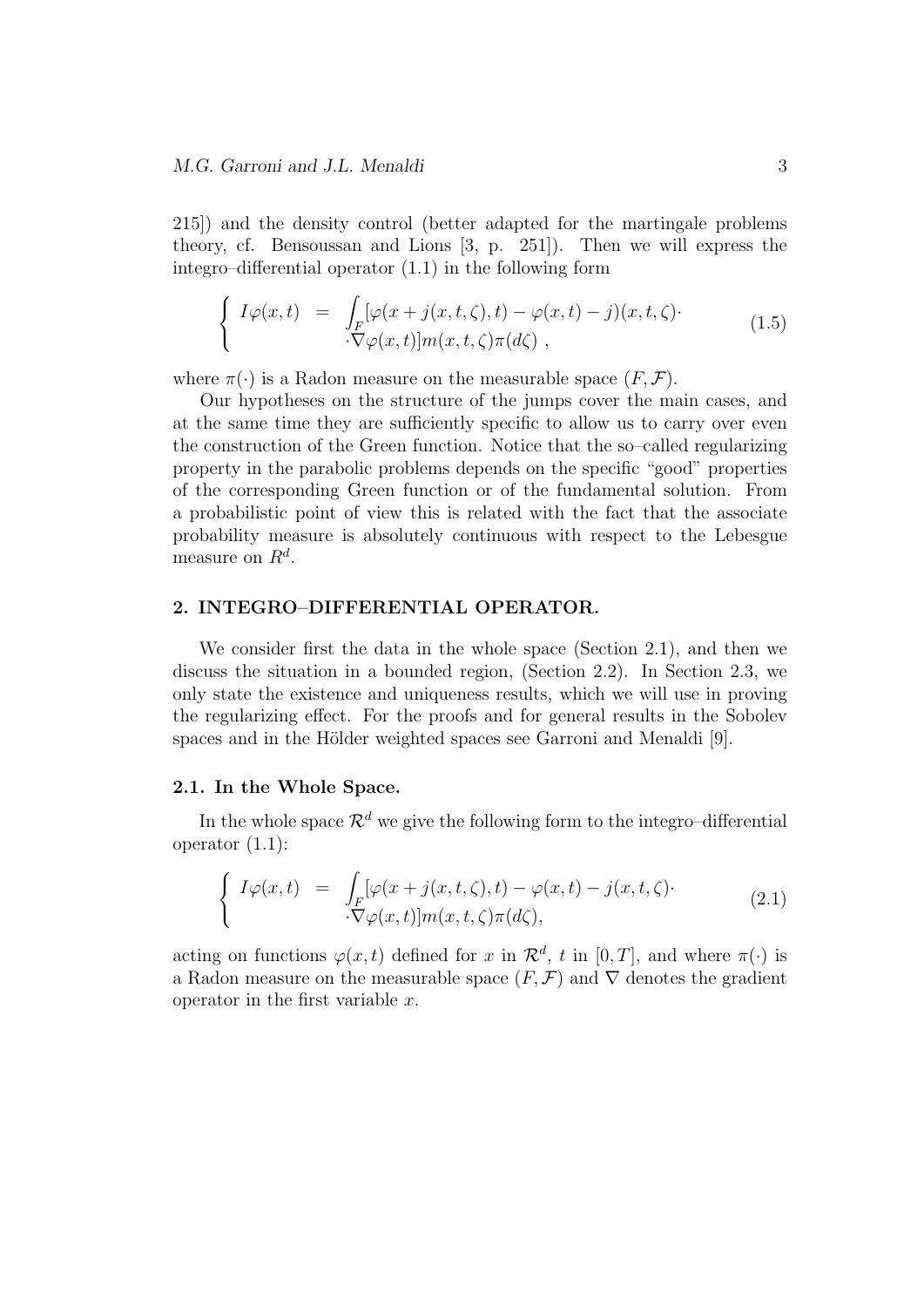$\begin{array}{c} \hline \end{array}$ 

The jumps coefficient  $j(x, t, \zeta)$  and the density  $m(x, t, \zeta)$  satisfy *for some*  $0 \leq \gamma \leq 2$  the following condition:

 $\int$  the functions  $j(x, t, \zeta)$ ,  $m(x, t, \zeta)$  are measurable in  $\mathcal{R}^d \times [0,T] \times F$ , and there exist a *F*–measurable and positive function  $j_\gamma(\zeta)$  and a constant  $C_0$  such that for every  $x, t, \zeta$ 

$$
|j(x, t, \zeta)| \le j_{\gamma}(\zeta), \quad 0 \le m(x, t, \zeta) \le 1,
$$
  

$$
\int_{F} [j_{\gamma}(\zeta)]^{p} (1 + j_{\gamma}(\zeta))^{-1} \pi(d\zeta) = C_{0} < \infty, \forall p \in [\gamma, 2].
$$
 (2.2)

**Remark 2.1** *It is clear that (2.2) is a condition of type (1.2), uniform in*  $x, t$ *, for the Levy kernel*

$$
M(x, t, A) = \int_{\{\zeta \ : \ j(x, t, \zeta) \in A\}} m(x, t, \zeta) \pi(d\zeta) , \qquad (2.3)
$$

*with*  $A \subset \mathbb{R}^d$ , *Borel measurable.*  $\Box$ 

**Definition 2.2** *The number*  $\gamma$  *in condition (2.2) is called the order of the operator.*  $\Box$ 

Notice that condition (2.2) means that the measure  $\pi(d\zeta)$  can be singular when  $j_\gamma = 0$ , but it is regular when  $j_\gamma$  goes to infinity.

If condition (2.2) is satisfied with  $\gamma$  in [0, 1], then the operator (2.1) can be split into an integral form and a first order differential operator. Indeed, in view of  $(2.2)$  with  $p = 1$  and  $p = 2$  we have

$$
\begin{cases}\n(i) \quad \int_{|j_{\gamma}(\zeta)|\leq 1} |j(x,t,\zeta)|\pi(d\zeta) < \infty \\
(ii) \quad \int_{|j_{\gamma}(\zeta)|> 1} |j(x,t,\zeta)|\pi(d\zeta) < \infty\n\end{cases}
$$
\n(2.4)

which allows us to write

$$
I\varphi(x,t) = \int_F [\varphi(x+j(x,t,\zeta),t) - \varphi(x,t)]m(x,t,\zeta)\pi(d\zeta) -
$$

$$
-\int_F j(x,t,\zeta)m(x,t,\zeta)\pi(d\zeta) \cdot \nabla \varphi(x,t).
$$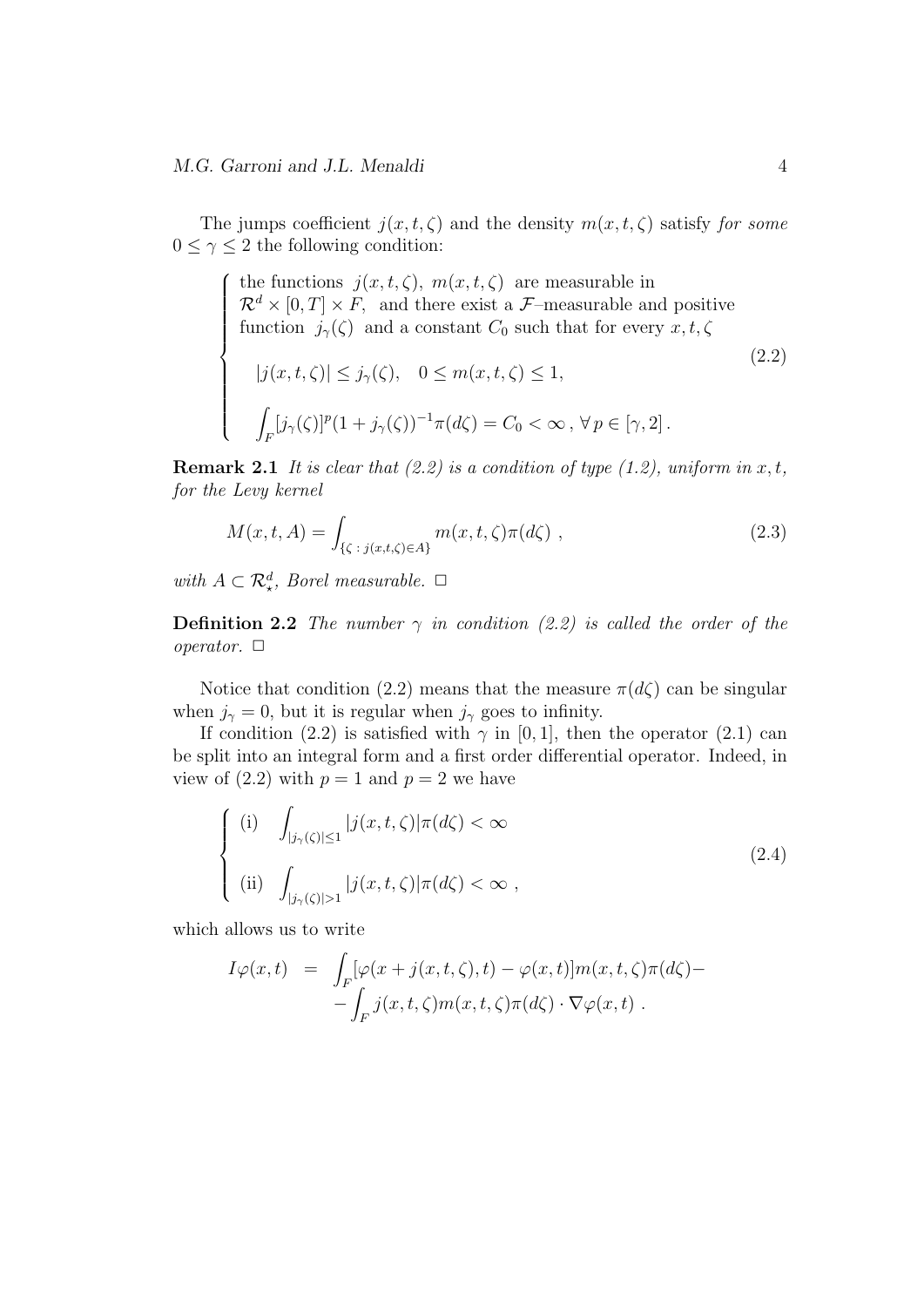In this case, we use the notation  $I\varphi$  only for the integral part, i.e.

$$
I\varphi(x,t) = \int_F [\varphi(x+j(x,t,\zeta),t) - \varphi(x,t)]m(x,t,\zeta)\pi(d\zeta).
$$

Condition (2.2) can be simplified for  $0 \leq \gamma \leq 1$ . Indeed for  $\gamma$  in [0, 1], condition (2.2) is equivalent to

$$
\int_{F} [j_{\gamma}(\zeta)]^{p} \pi(d\zeta) \leq C_{\gamma}, \quad \forall p \in [\gamma, 1]. \tag{2.5}
$$

Now, it makes sense to rewrite the integro–differential operator (2.1) as

$$
\begin{cases}\nI_{\gamma}\varphi(x,t) = \int_{F_{\gamma}} [\varphi(x+j(x,t,\zeta),t) - \varphi(x,t)]m(x,t,\zeta)\pi(d\zeta), \\
\text{if } 0 \le \gamma \le 1, \\
I_{\gamma}\varphi(x,t) = \int_{F_{\gamma}} [\varphi(x+j(x,t,\zeta),t) - \varphi(x,t) - j(x,t,\zeta). \\
\cdot\nabla \varphi(x,t)]m(x,t,\zeta)\pi(d\zeta) \quad \text{if } 1 < \gamma \le 2,\n\end{cases}
$$
\n(2.6)

If  $\varphi$  is a smooth function then instead of (2.6), for  $\gamma \in (1, 2]$  we can rewrite

$$
\begin{cases}\nI\varphi(x,t) = \int_0^1 (1-\theta)d\theta \int_F [j(x,t,\zeta)\cdot \nabla^2 \varphi(x+\theta j(x,t,\zeta),t) \\
j(x,t,\zeta)]m(x,t,\zeta)\pi(d\zeta)\n\end{cases} (2.7)
$$

In order to understand a little bit the integro–differential operator (2.1) we have

**Lemma 2.3** *Under assumption (2.2), for every*  $\varepsilon > 0$  *there exists a constant C*(*ε*) *such that*

$$
\begin{cases}\n||I\varphi||_{L^{\infty}} \leq \varepsilon ||\nabla\varphi||_{L^{\infty}} + C(\varepsilon) ||\varphi||_{L^{\infty}}, \quad 0 \leq \gamma \leq 1 ,\\ \n||I\varphi||_{L^{\infty}} \leq \varepsilon ||\nabla^2\varphi||_{L^{\infty}} + C(\varepsilon) \Big[ ||\varphi||_{L^{\infty}} + ||\nabla\varphi||_{L^{\infty}} \Big], \quad 1 < \gamma \leq 2\n\end{cases}
$$
\n(2.8)

*for every smooth function*  $\varphi$ .  $\Box$ 

We will need some other assumption on  $j(x, t, \zeta)$  in order to have a property similar to (2.8) for the Lebesgue spaces  $L^p$ ,  $1 \leq p < \infty$ . We assume that

 $\sqrt{ }$  $\Bigg\}$  $\overline{\mathcal{L}}$ the function  $j(x, t, \zeta)$  is continuously differentiable in x for any fixed  $t, \zeta$ , and there exists a constant  $c_0 > 0$ such that for every  $x, x', t, \zeta$  and  $0 \le \theta \le 1$  we have  $c_0|x-x'| \leq |(x-x') + \theta[j(x,t,\zeta) - j(x',t,\zeta)]| \leq c_0^{-1}|x-x'|$ . (2.9)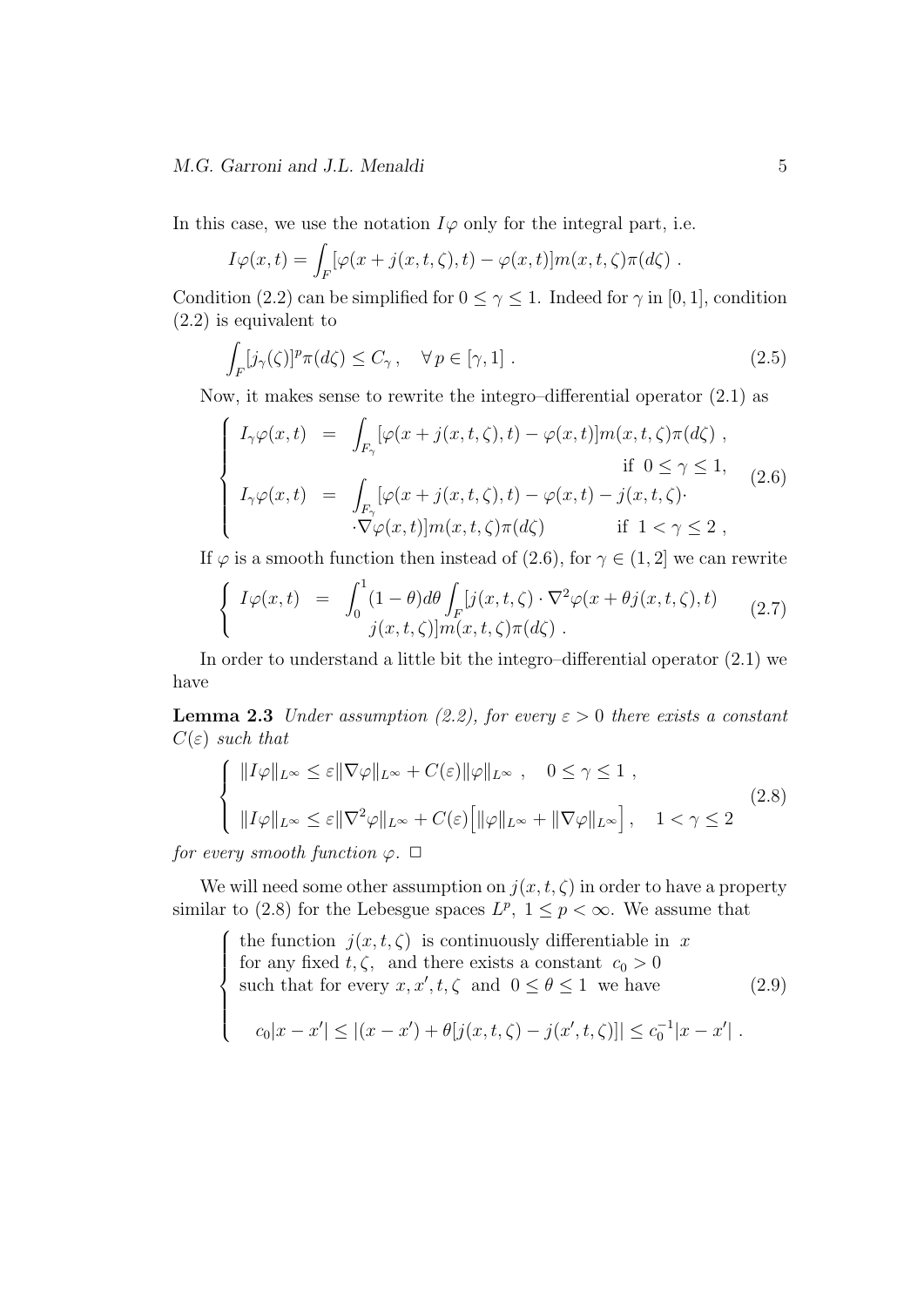This condition (2.9) implies that the change of variable  $X = x + \theta i(x, t, \zeta)$ is a diffeomorphism of class  $C^1$  in  $\mathcal{R}^d$ , for any fixed *t* in  $[0, T]$  and  $\zeta$  in *F*. Moreover, the Jacobian of the transformation satisfies

$$
0 < c_1 \le \det(I_d + \theta \nabla j(x, t, \zeta)) \le C_1, \ \ 0 \le \theta \le 1,
$$
\n(2.10)

for some constants  $C_1 \geq c_1 > 0$  and every  $x$  in  $\mathcal{R}^d$ ,  $t$  in  $[0, T]$ ,  $\zeta$  in  $F$ . Here *I*<sup>d</sup> is the identity matrix in  $\mathcal{R}^d$ ,  $\nabla j(x,t,\zeta)$  is the matrix of the first partial derivative in *x*, and  $det(\cdot)$  denotes the determinant of a matrix.

**Lemma 2.4** *Under assumptions (2.2) and (2.9), for every*  $\varepsilon > 0$  *there exists a constant*  $C(\varepsilon)$  *such that* 

$$
\begin{cases}\n||I\varphi(\cdot,t)||_{L^p} \leq \varepsilon ||\nabla \varphi(\cdot,t)||_{L^p} + C(\varepsilon)||\varphi(\cdot,t)||_{L^p}, \ 0 \leq \gamma \leq 1 \\
||I\varphi(\cdot,t)||_{L^p} \leq \varepsilon ||\nabla^2 \varphi(\cdot,t)||_{L^p} + C(\varepsilon)[||\varphi(\cdot,t)||_{L^p} + \n+ ||\nabla \varphi(\cdot,t)||_{L^p}], \ 1 < \gamma \leq 2,\n\end{cases} \tag{2.11}
$$

*for every smooth function*  $\varphi$ *, any t in* [0*,T*]*, and where*  $L^p = L^p(\mathcal{R}^d)$ *,*  $1 \leq p$ *∞. ✷*

In order to study the integro–differential operator  $(2.1)$  in the Hölder spaces  $C^{\alpha, \frac{\alpha}{2}}$ , we need Hölder continuity of the coefficients  $j(x, t, \zeta)$  and  $m(x, t, \zeta)$ .

Specifying, for some exponent  $0 < \alpha < 1$ , we assume that there exist a constant  $M_0 > 0$  such that for every  $x, x', t, t', \zeta$ , and  $0 \le \theta \le 1$ 

$$
\begin{cases}\n|j(x,t,\zeta) - j(x',t',\zeta)| \leq j_{\gamma}(\zeta)(|x - x'|^{\alpha} + |t - t'|^{\alpha/2}), \\
|[x + \theta j(x,t,\zeta)] - [x' + \theta j(x',t',\zeta)]| \leq \\
\leq M_0(|x - x'| + |t - t'|^{1/2}), \\
|m(x,t,\zeta) - m(x',t',\zeta)| \leq (|x - x'|^{\alpha} + |t - t'|^{\alpha/2}) .\n\end{cases} \tag{2.12}
$$

Denote by  $\|\cdot\|_{C^{\alpha,\frac{\alpha}{2}}}$  the norm in the space  $C^{\alpha,\frac{\alpha}{2}}(\overline{\mathcal{R}}^d\times[0,T])$  of Hölder continuous and bounded functions. Taking into account of expression (2.6) we have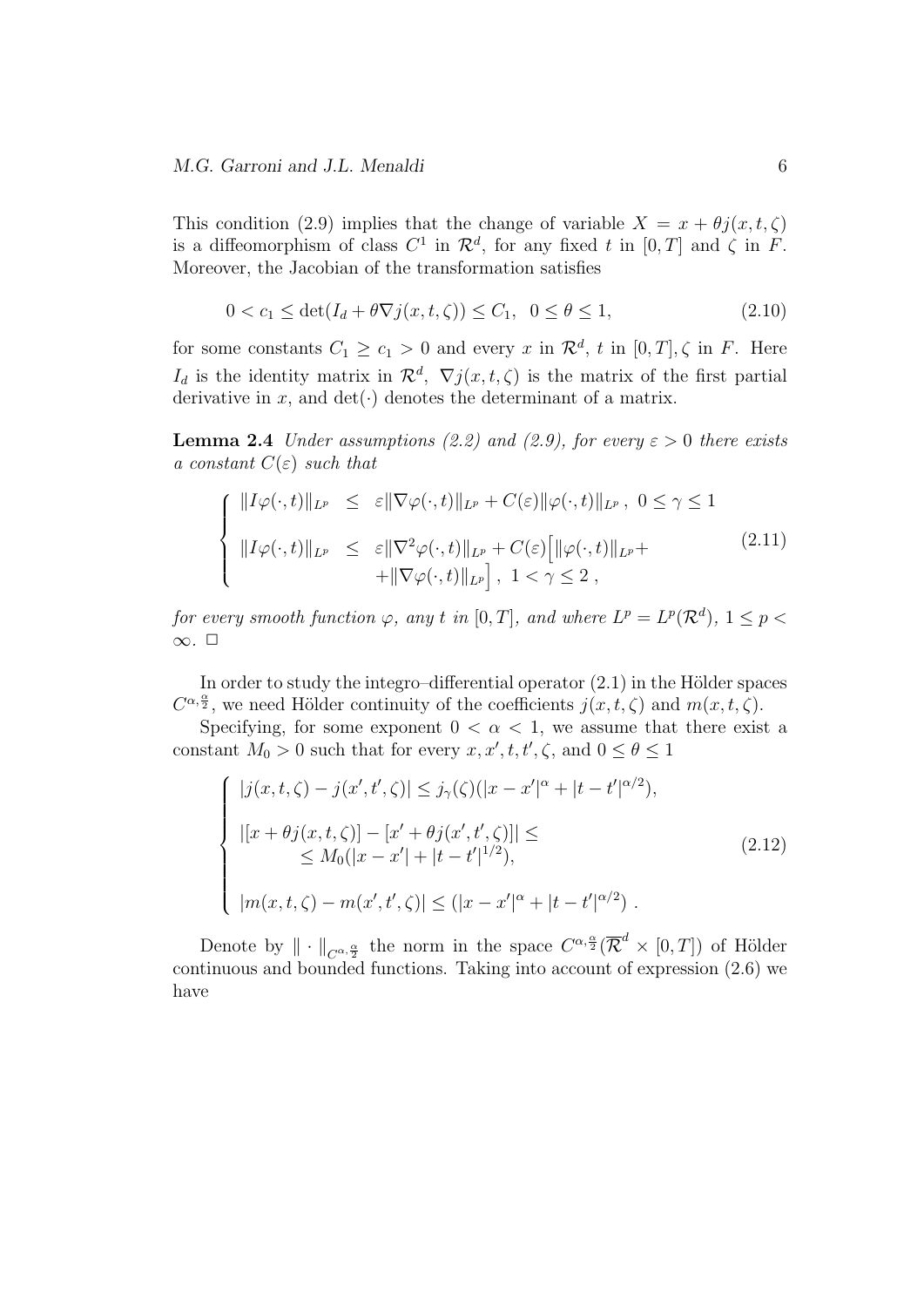**Lemma 2.5** *Under assumptions (2.2) and (2.12), for every*  $\varepsilon > 0$  *there exists a constant*  $C(\varepsilon)$  *such that* 

$$
\begin{cases} ||I\varphi||_{C^{\alpha,\frac{\alpha}{2}}} \leq \varepsilon ||\nabla\varphi||_{C^{\alpha,\frac{\alpha}{2}}} + C(\varepsilon) ||\varphi||_{C^{\alpha,\frac{\alpha}{2}}}, \ 0 \leq \gamma \leq 1 ,\\ ||I\varphi||_{C^{\alpha,\frac{\alpha}{2}}} \leq \varepsilon ||\nabla^2\varphi||_{C^{\alpha,\frac{\alpha}{2}}} + C(\varepsilon) \Big[ ||\varphi||_{C^{\alpha,\frac{\alpha}{2}}} + ||\nabla\varphi||_{C^{\alpha,\frac{\alpha}{2}}} \Big],\\ 1 < \gamma \leq 2 . \end{cases} \tag{2.13}
$$

*for every smooth function*  $\varphi$ ,  $\Box$ *.* 

## **2.2. In a Bounded Region.**

To study the integro–differential operator  $(2.1)$  in a bounded domain  $\Omega$  of  $\mathcal{R}^d$ , we need to localize the jumps to  $\overline{\Omega}$ . Moreover, the expression (2.7) is not always valid, since the segment  $[x, x + j(x, t, \zeta)]$  need not to lay inside the domain  $\overline{\Omega}$ .

We express the integro–differential operator as

$$
\begin{cases}\nI_{\gamma}\varphi(x,t) = \int_{F_{\gamma}} [\varphi(x+j(x,t,\zeta),t) - \varphi(x,t)]m(x,t,\zeta)\pi(d\zeta) ,\nif 0 < \gamma \le 1, \\
I_{\gamma}\varphi(x,t) = \int_{F_{\gamma}} \varphi(x+j(x,t,\zeta),t) - \varphi(x,t) - j(x,t,\zeta) .\\
\cdot \nabla \varphi(x,t)]m(x,t,\zeta)\pi(d\zeta) , & or \\
= \int_{0}^{1} d\theta \int_{F_{\gamma}} j'(x,t,\zeta,\theta) \cdot [\nabla \varphi(x+j(x,t,\zeta,\theta),t) - \\-\nabla \varphi(x,t)]m(x,t,\zeta)\pi(d\zeta), & if 1 < \gamma \le 2.\n\end{cases}
$$
\n(2.14)

Here we assume that  $\pi(\cdot)$  is a Radon measure on  $(F, \mathcal{F})$ , and that  $j(x, t, \zeta)$ ,  $j(x, t, \zeta, \theta)$ ,  $j'(x, t, \zeta, \theta)$ ,  $m(x, t, \zeta)$  are measurable functions for  $(x, t, \zeta, \theta)$  in  $\overline{\Omega} \times [0, T] \times F \times [0, 1]$  satisfying:

$$
\begin{cases}\nj(x,t,\zeta) = j(x,t,\zeta,1), & j(x,t,\zeta,\theta) = \int_0^\theta j'(x,t,\zeta,\tau)d\tau, \\
0 \le m(x,t,\zeta) \le 1, & |j'(x,t,\zeta,\theta)| \le j_\gamma(\zeta), \\
\int_{F_\gamma} [j_\gamma(\zeta)]^p \pi(d\zeta) \le C_0, & \forall p \in [\gamma,1], \text{ if } 0 < \gamma \le 1, \\
\int_{F_\gamma} [j_\gamma(\zeta)]^p (1+j_\gamma(\zeta))^{-1} \pi(d\zeta) \le C_0, & \forall p \in [\gamma,2], \text{ if } 1 < \gamma \le 2,\n\end{cases}
$$
\n(2.15)

$$
\det(I_d + \nabla_x j(x, t, \zeta, \theta)) \ge c_1, \quad 0 < c_1 \le 1 \tag{2.16}
$$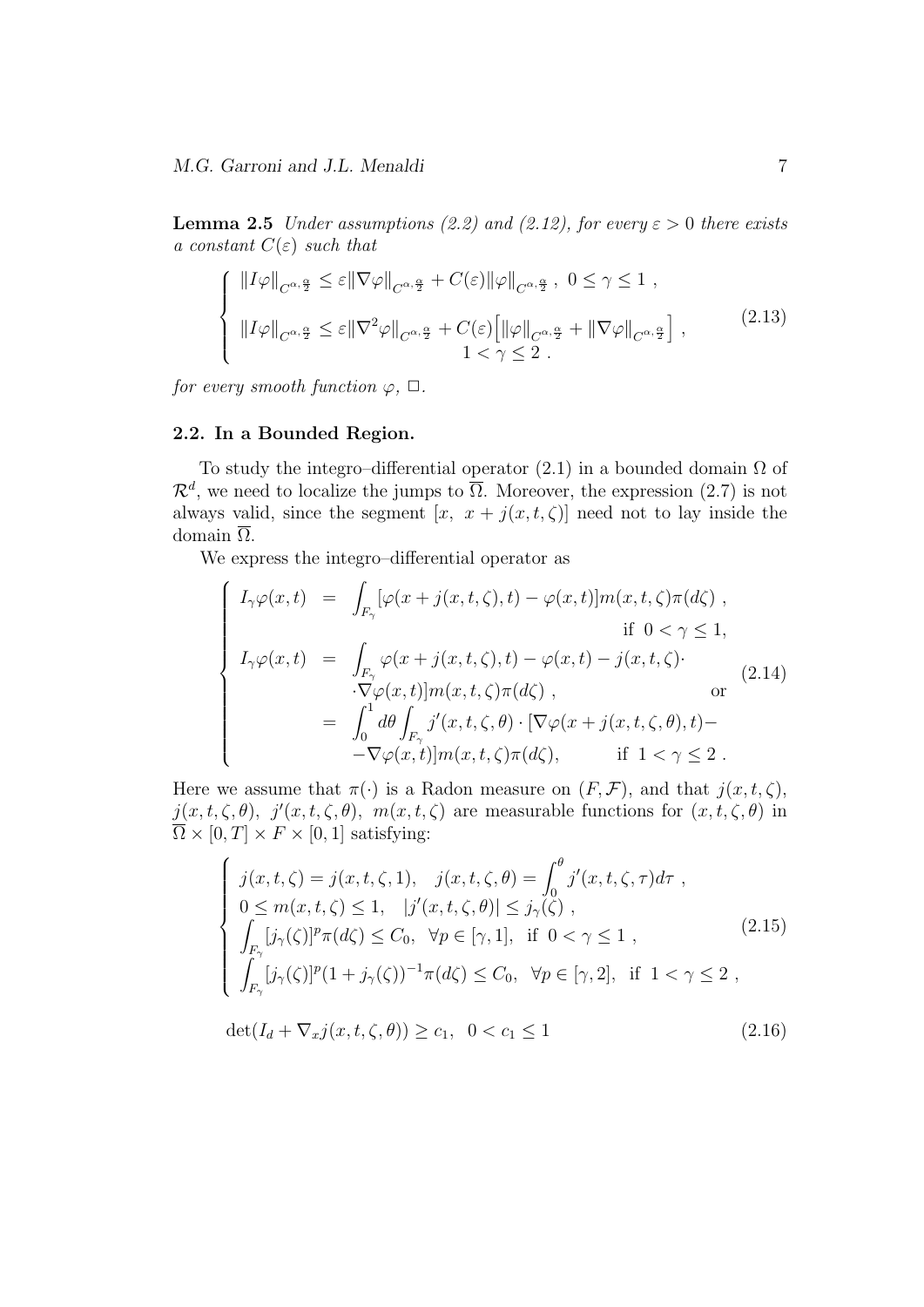*M.G. Garroni and J.L. Menaldi* 8

if 
$$
m(x, t, \zeta) \neq 0
$$
 and  $\zeta \in F_{\gamma}$  then  $x + j(x, t, \zeta, \theta) \in \overline{\Omega}$ ,  $\forall \theta \in [0, 1](2.17)$   
\n
$$
\begin{cases}\n|m(x, t, \zeta) - m(x', t', \zeta)| \leq |x - x'|^{\alpha} + |t - t'|^{\alpha/2}, \\
|(x - x') + [j(x, t, \zeta, \theta) - j(x', t', \zeta, \theta)]| \leq \\
\leq M_0(|x - x'| + |t - t'|^{1/2}), \\
\{ |j'(x, t, \zeta, \theta) - j'(x', t', \zeta, \theta)| \leq j_{\gamma}(\zeta)(|x - x'|^{\alpha} + |t - t'|^{\alpha/2}), \\
\text{with } j_{\gamma}(\zeta) \text{ satisfying (2.15)},\n\end{cases}
$$
\n(2.19)

**Remark 2.6** *Notice that the expression (2.14) makes sense for every smooth function*  $\varphi$  *by virtue of assumption (2.17). For the particular homogeneous Dirichlet boundary conditions we can assume the integro differential operator in the form*

$$
I = I_0 + I_\gamma, \ \ 0 < \gamma \le 2,\tag{2.20}
$$

*where*

$$
I_0\varphi(x,t) = \int_{F_0} [\tilde{\varphi}(x+j(x,t,\zeta),t) - \varphi(x,t)]m(x,t,\zeta)\pi(d\zeta) , \qquad (2.21)
$$

$$
\tilde{\varphi}(x,t) = \begin{cases} \varphi(x,t) & \text{if } x \in \overline{\Omega}, \ t \in [0,T], \\ 0 & \text{otherwise}, \end{cases}
$$
\n(2.22)

*and*  $I_{\gamma}$ ,  $0 < \gamma \leq 2$ , *is given by (2.14).* 

*Condition (2.17) is not necessarly satisfied for*  $\gamma = 0$ *. Conditions (2.15)–*  $(2.19)$  *still hold for*  $\gamma > 0$ .  $\Box$ 

**Remark 2.7** *If*  $\Omega$  *is a convex domain then we can take*  $j(x, t, \zeta, \theta) = \theta j(x, t, \zeta)$ *and consequently*  $j'(x, t, \zeta, \theta) = j(x, t, \zeta)$ .  $\Box$ 

**Theorem 2.8** *Under assumptions (2.14),. . . , (2.19) the following estimates hold.* For  $1 < \gamma \leq 2$  *we have* 

$$
\left\{\n\begin{array}{rcl}\n\|I\varphi(\cdot,t)\|_{L^p(\Omega)} & \leq & \varepsilon \|\nabla^2\varphi(\cdot,t)\|_{L^p(\Omega)} + C(\varepsilon) \left[\|\varphi(\cdot,t)\|_{L^p(\Omega)} + \right. \\
& & \left. + \|\nabla\varphi(\cdot,t)\|_{L^p(\Omega)}\right],\n\end{array}\n\right.\n\tag{2.23}
$$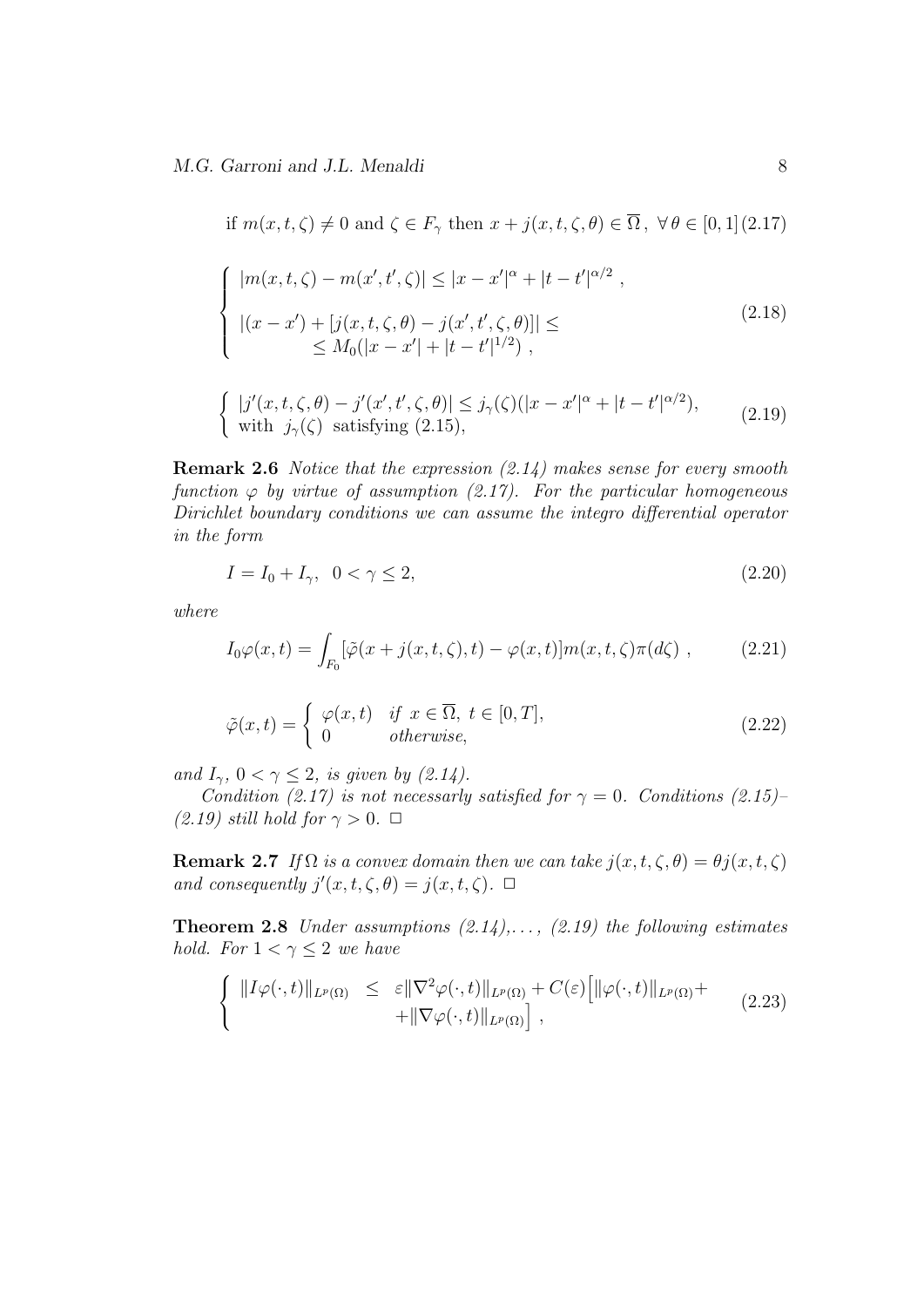*M.G. Garroni and J.L. Menaldi* 9

$$
\begin{cases} ||I\varphi||_{C^{\alpha,\frac{\alpha}{2}}(\overline{Q}_T)} \leq \varepsilon ||\nabla^2 \varphi||_{C^{\alpha,\frac{\alpha}{2}}(\overline{Q}_T)} + C(\varepsilon) \Big[ ||\varphi||_{C^{\alpha,\frac{\alpha}{2}}(\overline{Q}_T)} + \\ + ||\nabla \varphi||_{C^{\alpha,\frac{\alpha}{2}}(\overline{Q}_T)} \Big], \end{cases}
$$
(2.24)

*and for*  $0 \leq \gamma \leq 1$  *we have* 

$$
||I\varphi(\cdot,t)||_{L^{p}(\Omega)} \leq \varepsilon ||\nabla\varphi(\cdot,t)||_{L^{p}(\Omega)} + C(\varepsilon)||\varphi(\cdot,t)||_{L^{p}(\Omega)},
$$
\n(2.25)

$$
||I\varphi||_{C^{\alpha,\frac{\alpha}{2}}(\overline{Q}_T)} \leq \varepsilon ||\nabla\varphi||_{C^{\alpha,\frac{\alpha}{2}}(\overline{Q}_T)} + C(\varepsilon)||\varphi||_{C^{\alpha,\frac{\alpha}{2}}(\overline{Q}_T)},\tag{2.26}
$$

*for every smooth function*  $\varphi$  *and any t in* [0*,T*]*,* 1  $\leq$  *p*  $\leq \infty$ *, and* 0  $< \alpha$ 1,  $\overline{Q}_T = \overline{\Omega} \times [0, T]$ .

We refer to Garroni and Menaldi [9] for the proof of the above results.  $\Box$ 

#### **2.3. Existence and Uniqueness Results.**

In the present section we recall the existence and uniqueness results for the boundary value problems to an integro–differential parabolic equation of second order in a cylindrical domain  $Q_T = \Omega \times (0, T)$ .

The proofs are based on the properties of operator *I* stated in Theorem 2.8. We make use of the fixed point arguments, starting from the existence and uniqueness results for the corresponding differential problems. Nonlinear results for  $0 \leq \gamma \leq 1$  can be found in Garroni et al. [12,13], and in Garroni and Vivaldi [14]. We refer also to Menaldi [21], and Menaldi and Robin [22,23] for related studies.

Denote by  $\mathcal{A}(x, t, \partial_x, \partial_t)$  the linear parabolic differential operator with "regular" coefficients

$$
\mathcal{A}(x,t,\partial_x,\partial_t)u = \partial_t u - L(x,t,\partial_x)u - I u, \qquad (2.27)
$$

where

$$
-L(x,t,\partial_x)u = -a_{ij}(x,t)\partial_{ij}u + a_i(x,t)\partial_i u + a_0(x,t)u . \qquad (2.28)
$$

We assume, that this operator is *uniformly parabolic*, with coefficients *aij* at least continuous, namely

$$
\begin{cases}\n a_{ij}(x,t) & \text{are continuous and bounded,} \\
 a_{ij}(x,t)\xi_i\xi_j \ge \mu |\xi|^2, \quad \forall \xi \in \mathcal{R}^d, \ \mu > 0,\n\end{cases}
$$
\n(2.29)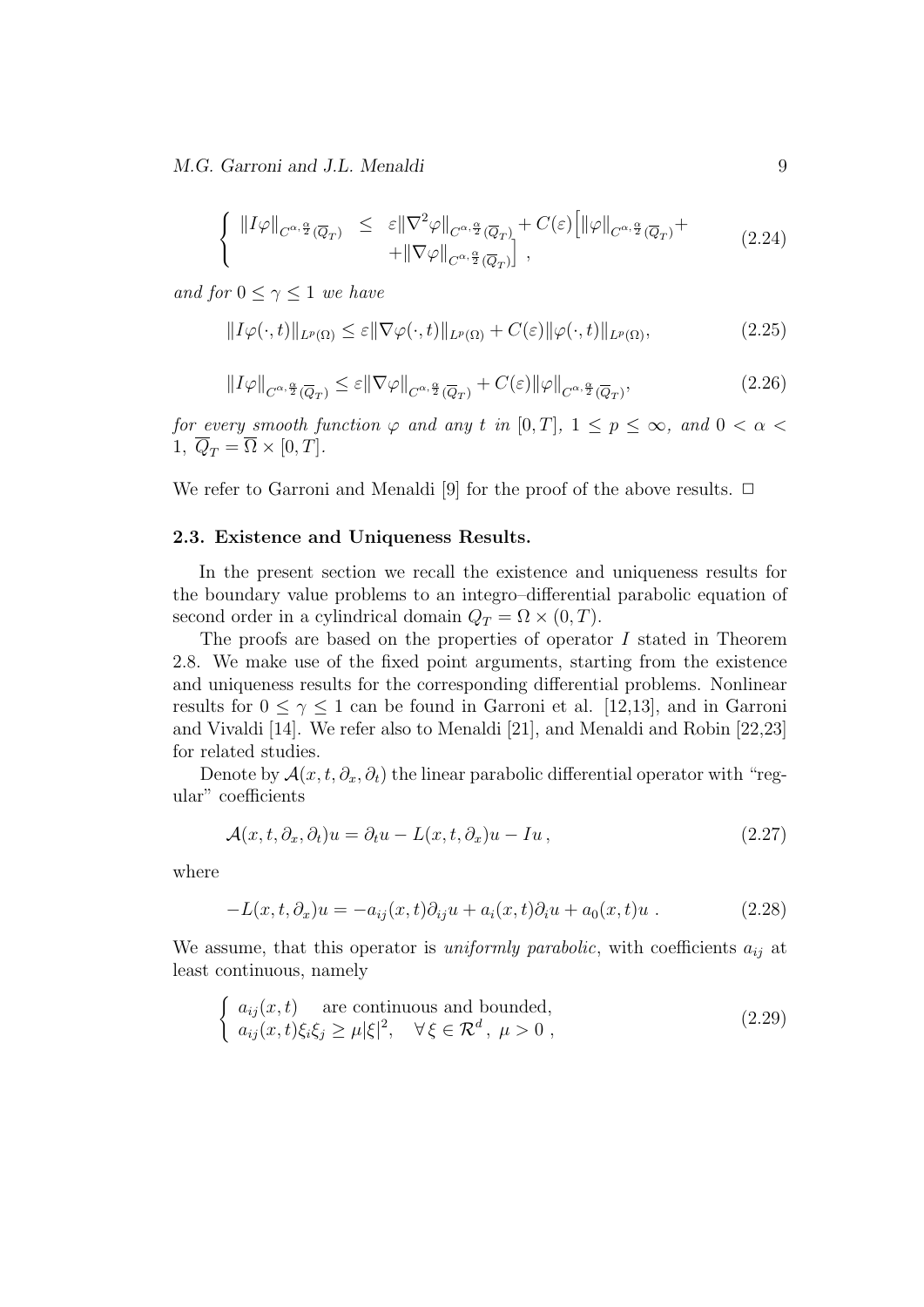in the domain where the mentioned problems are studied. We assume that the integral operator has the form (2.14) for a bounded domain and satisfies at least (2.15) and (2.16), for  $0 \leq \gamma \leq 2$ . Also in a bounded region the boundary operator is *regular*, with coefficients at least Hölder continuous, namely

$$
\begin{cases}\n\mathcal{B}(x,t,\partial_x) = b_i(x,t)\partial_i + b_0(x,t) \\
b_i(x,t), b_0(x,t) \quad \text{are of class } C^{\alpha,\frac{\alpha}{2}} \\
b_i(x,t)n_i(x) \ge c_0 > 0 \quad \forall (x,t) \in \Sigma_T.\n\end{cases}
$$
\n(2.30)

These are the minimal assumptions used in this paper. Suppose that  $\Omega$  is a bounded domain with the boundary *∂*Ω sufficiently smooth, for instance of class  $C^2$ . In the cylindrical domain  $Q_T = \Omega \times (0,T)$ , with lateral surface  $\Sigma_T = \partial \Omega \times [0, T]$ , we will consider the Cauchy–Dirichlet problem

$$
\begin{cases}\n\mathcal{A}(x,t,\partial_x,\partial_t)u(x,t) = f(x,t) & \text{in } Q_T, \\
u(x,0) = \varphi(x) & \text{in } \Omega, \\
u(x,t) = \psi(x,t) & \text{on } \Sigma_T,\n\end{cases}
$$
\n(2.31)

and the problem with oblique derivative

$$
\begin{cases}\n\mathcal{A}(x,t,\partial_x,\partial_t)u(x,t) = f(x,t) & \text{in } Q_T, \\
u(x,0) = \varphi(x) & \text{in } \Omega, \\
\mathcal{B}(x,t,\partial_x)u(x,t) = \psi(x,t) & \text{on } \Sigma_T.\n\end{cases}
$$
\n(2.32)

Notice that for the homogeneous Dirichlet problem we can add a zero order term, this means that we can consider the integro–differential operator *I* given by (2.20), i.e.  $I_u = I_0 u + I_\gamma u$ , with  $0 < \gamma \leq 2$ , where in  $I_0$  we use the zero extension (2.21).

We must also assume that the functions  $f, \varphi$  and  $\psi$  in (2.31) or (2.32) satisfy the "usual" compatibility conditions.

We can give the results on the solvability of these problems in the Hölder functions spaces  $C^{k+\alpha,\frac{k+\alpha}{2}}(\overline{Q}_T)$ ,  $k \in N$ ,  $k \geq 2$ ,  $0 < \alpha < 1$ . We will state here only the main results for  $k = 2$ . The proofs can be found in Garroni and Menaldi [9].

**Theorem 2.9** *Let*  $a_{ij}$ ,  $a_i$ ,  $a_0 \in C^{\alpha, \frac{\alpha}{2}}(\overline{Q}_T)$ ,  $0 < \alpha < 1$ . Assume that the *boundary*  $\partial\Omega$  *is of class*  $C^{2+\alpha}$  *and that I satisfies*  $(2.15), \ldots, (2.19)$  *with*  $0 \leq$  $\gamma \leq 2$ . Then for any  $f \in C^{\alpha, \frac{\alpha}{2}}(\overline{Q}_T)$ ,  $\varphi \in C^{2+\alpha}(\overline{\Omega})$ ,  $\psi \in C^{2+\alpha, \frac{2+\alpha}{2}}(\Sigma_T)$ *satisfying the compatibility condition*

$$
\begin{cases}\n\varphi(x) = \psi(x,0) & \forall x \in \partial\Omega \\
A(x,t,\partial_x)\varphi(x) + f(x,t) = \partial_t\psi(x,t) & \forall x \in \partial\Omega, \ t = 0,\n\end{cases}
$$
\n(2.33)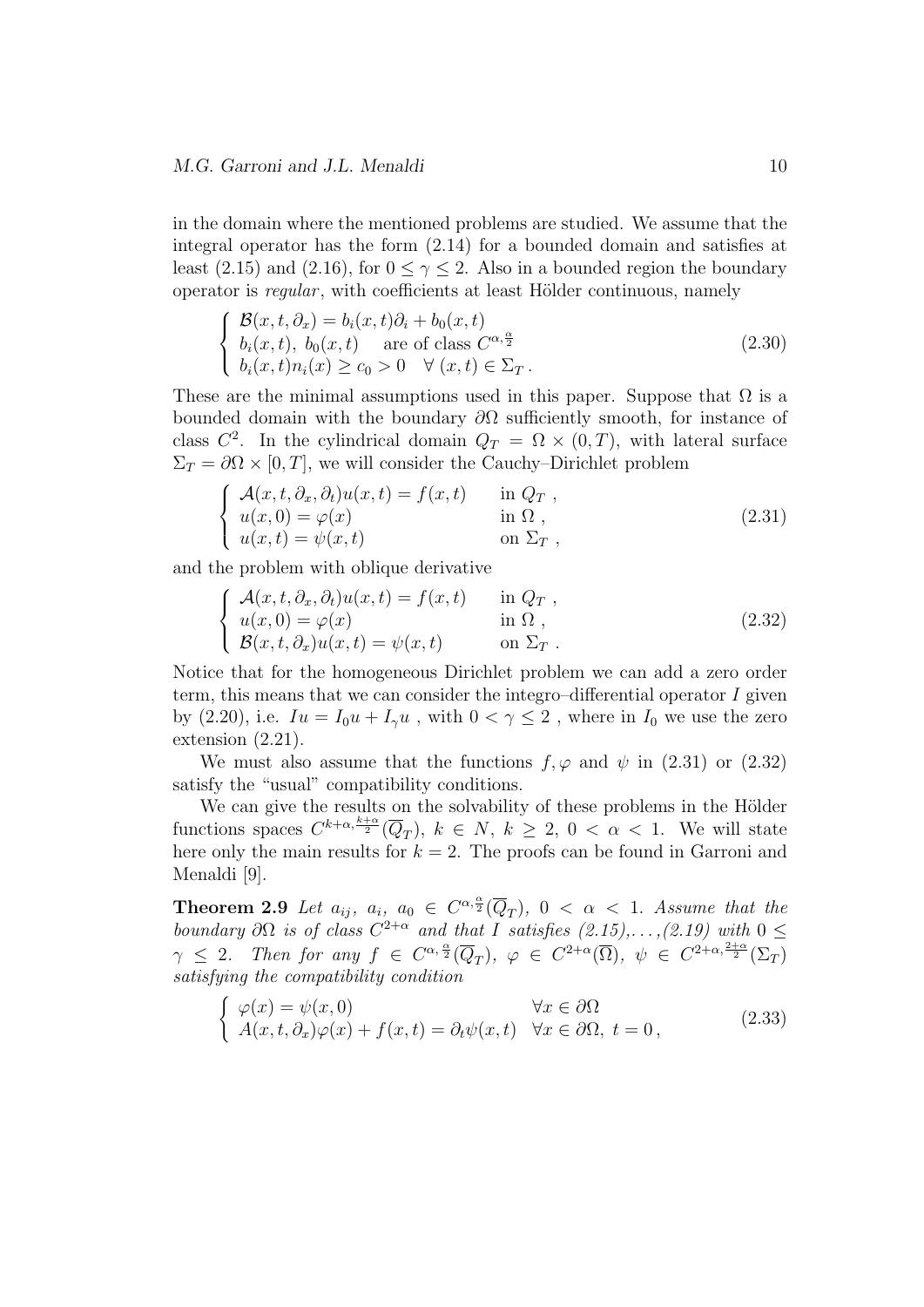*problem (2.31) has a unique solution from the class*  $C^{2+\alpha, \frac{2+\alpha}{2}}(\overline{Q}_T)$ *. It satisfies the inequality*

$$
||u||_{2+\alpha,\overline{Q}_T} \le C \left( ||f||_{\alpha,\overline{Q}_T} + ||\varphi||_{2+\alpha,\overline{\Omega}} + ||\psi||_{2+\alpha,\Sigma_T} \right),
$$
\n(2.34)

*with the constant C not depending on*  $f$ *,*  $\varphi$  *and*  $\psi$ *.*  $\Box$ 

**Theorem 2.10** *Let*  $a_{ij}$ ,  $a_i$ ,  $a_0 \in C^{\alpha, \frac{\alpha}{2}}(\overline{Q}_T)$ ,  $0 < \alpha < 1$ *. Assume that*  $\partial\Omega$  *is of class*  $C^{2+\alpha}$ *, that I satisfies*  $(2.15), \ldots, (2.19)$  with  $0 \leq \gamma \leq 2$ *, and that*  $b_i$ *,*  $b_0 \in C^{1+\alpha, \frac{1+\alpha}{2}}(\Sigma_T)$ . Then for arbitrary  $f \in C^{\alpha, \frac{\alpha}{2}}(\overline{Q}_T), \ \psi \in C^{1+\alpha, \frac{1+\alpha}{2}}(\Sigma_T)$ ,  $\varphi \in C^{2+\alpha}(\overline{\Omega})$  *satisfying the compatibility condition* 

$$
b_i(x,0)\partial_i\varphi(x) + b_0(x,0)\varphi(x) = \psi(x,0) \quad \forall x \in \partial\Omega, \tag{2.35}
$$

*problem (2.32)* has a unique solution  $u \in C^{2+\alpha, \frac{2+\alpha}{2}}(\overline{Q}_T)$  and

$$
||u||_{2+\alpha,\overline{Q}_T} \le C \left( ||f||_{\alpha,\overline{Q}_T} + ||\varphi||_{2+\alpha,\overline{\Omega}} + ||\psi||_{1+\alpha,\Sigma_T} \right) \tag{2.36}
$$

*with the constant C not depending on*  $f$ *,*  $\varphi$  *and*  $\psi$ *.*  $\Box$ 

#### **3. ESTIMATE ON THE GREEN FUNCTION.**

It is interesting to notice that we are expecting a *regularizing* property for the parabolic problems (2.31) and (2.32) for  $f = 0$ ,  $\psi = 0$ , i.e., if we start with non–homogeneous initial data not necessarily smooth (say only continuous) at time  $t = 0$  we expect to have a  $C^{2+\alpha, \frac{2+\alpha}{2}}$  solution at a time  $t > 0$ . This property cannot be deduced by means of the tecnique used in proving the above results and it has not been considered in the standard references such as in Anulova [1,2], Bensoussan and Lions [3], Bony et al. [4], Chaleyat–Maurel et al. [5], Gikhman and Skorokhod [15], Gimbert and Lions [16], Komatsu [17], Lenhard [19], Lepeltier and Marchal [20], Menaldi and Robin [24], Protter [25], Stroock [26], Taira [27].

It is clear that the regularizing property for the parabolic second order differential operator depends on the specific well known properties for the corresponding Green function.

In this section we want to use the Green function constructed in Garroni and Menaldi [7,9] to generate a Markov–Feller process.

First we recall a series of norms and seminorms used to define the Green Function Spaces. These seminorms will replace most of the essential properties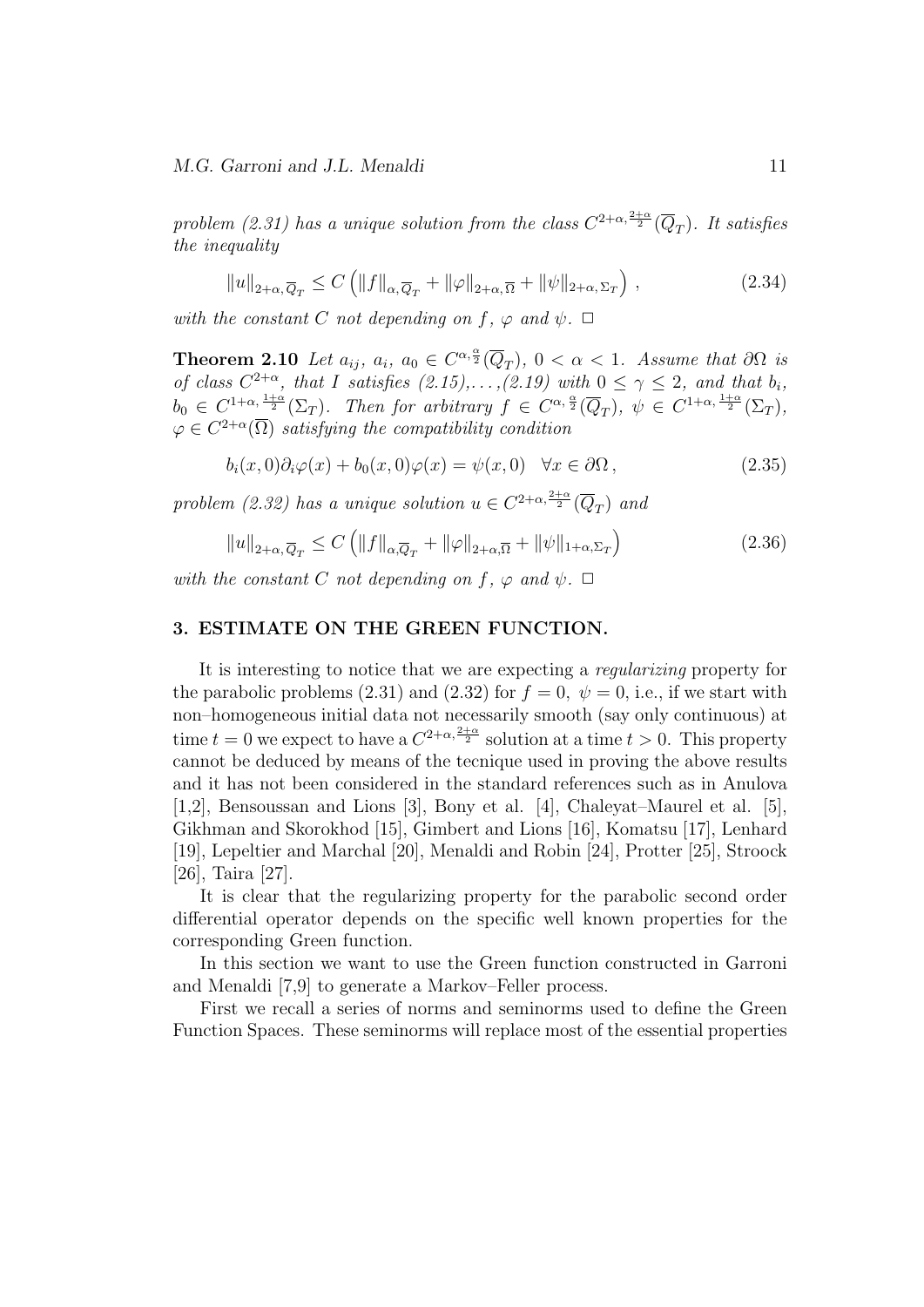of heat kernel type functions. The  $C(\cdot, \cdot)$  and  $K(\cdot, \cdot)$  norms give control of the  $L^{\infty}$  and  $L^1$  norms, the  $M(\cdot, \cdot, \alpha)$  and  $N(\cdot, \cdot, \alpha)$  are the equivalent of the  $C^{\alpha, \frac{\alpha}{2}}$ seminorms, and the  $R(\cdot, \cdot, \alpha)$  is viewed as a kind of diagonal seminorms mixing the independent variables and the "frozen" variables. We give the following

**Definition 3.1 (Green Function Spaces)** Let us denote by  $\mathcal{G}_k^{\alpha,\frac{\alpha}{2}}$  (or  $\mathcal{G}_k^{\alpha,\frac{\alpha}{2}}$ )  $(\overline{\Omega} \times [0,1], \mathcal{R}^n)$  when necessary),  $k \in \mathcal{R}$ ,  $n \in \mathcal{N}$  and  $0 < \alpha < 1$ , the space *of all continuous functions (or kernels)*  $\varphi(x, t, y, s)$  *defined for*  $x, y$  *in*  $\overline{\Omega} \subset \mathcal{R}^d$ *and*  $0 \le s < t \le 1$ , with values in  $\mathcal{R}^n$  (usually  $n = 1$  and  $k \ge 0$ ) and such *that the following infima (3.1),. . . ,(3.15) (of order k) are finite. Similarly, if*  $\alpha = 0$  *we denote by*  $\mathcal{G}_k^0$  *the previous space if only the infima (3.1) and (3.2) are finite.*

$$
\begin{cases}\nC(\varphi, k) = \inf \{ C \ge 0 : |\varphi(x, t, y, s)| \le C(t - s)^{-1 + (k - d)/2}, \\
\forall x, t, y, s \},\n\end{cases} \tag{3.1}
$$

$$
\begin{cases}\nK(\varphi, k) = \inf\{K \ge 0 : \int_{\Omega} [|\varphi(x, t, z, s)| + |\varphi(z, t, y, s)|] dz \leq \\
\leq K(t - s)^{-1 + k/2}, \ \forall x, t, y, s\},\n\end{cases} \tag{3.2}
$$

$$
\begin{cases}\nM(\varphi, k, \alpha) = M_1(\varphi, k, \alpha) + M_2(\varphi, k, \alpha) + M_3(\varphi, k, \alpha) + M_4(\varphi, k, \alpha)\n\end{cases} \tag{3.3}
$$

$$
\begin{cases}\nM_1(\varphi, k, \alpha) = \inf \{ M_1 \ge 0 : |\varphi(x, t, y, s) - \varphi(x', t, y, s)| \le \\\n\le M_1 |x - x'|^{\alpha} (t - s)^{-1 + (k - d - \alpha)/2}, \quad (3.4) \\
\forall x, x', t, y, s\}\n\end{cases}
$$

$$
\begin{cases}\nM_2(\varphi, k, \alpha) = \inf \{ M_2 \ge 0 : |\varphi(x, t, y, s) - \varphi(x, t', y, s)| \le \le M_2 |t - t'|^{\alpha/2} [(t - s)^{-1 + (k - d - \alpha)/2} \vee (3.5) \vee (t' - s)^{-1 + (k - d - \alpha)/2}], \forall x, t, t', y, s\},\n\end{cases}
$$

$$
\begin{cases}\nM_3(\varphi, k, \alpha) = \inf \{ M_3 \ge 0 : |\varphi(x, t, y, s) - \varphi(x, t, y', s)| \le \\\n\le M_3 |y - y'|^{\alpha} (t - s)^{-1 + (k - d - \alpha)/2}, \quad (3.6) \\
\forall x, t, y, y', s\},\n\end{cases}
$$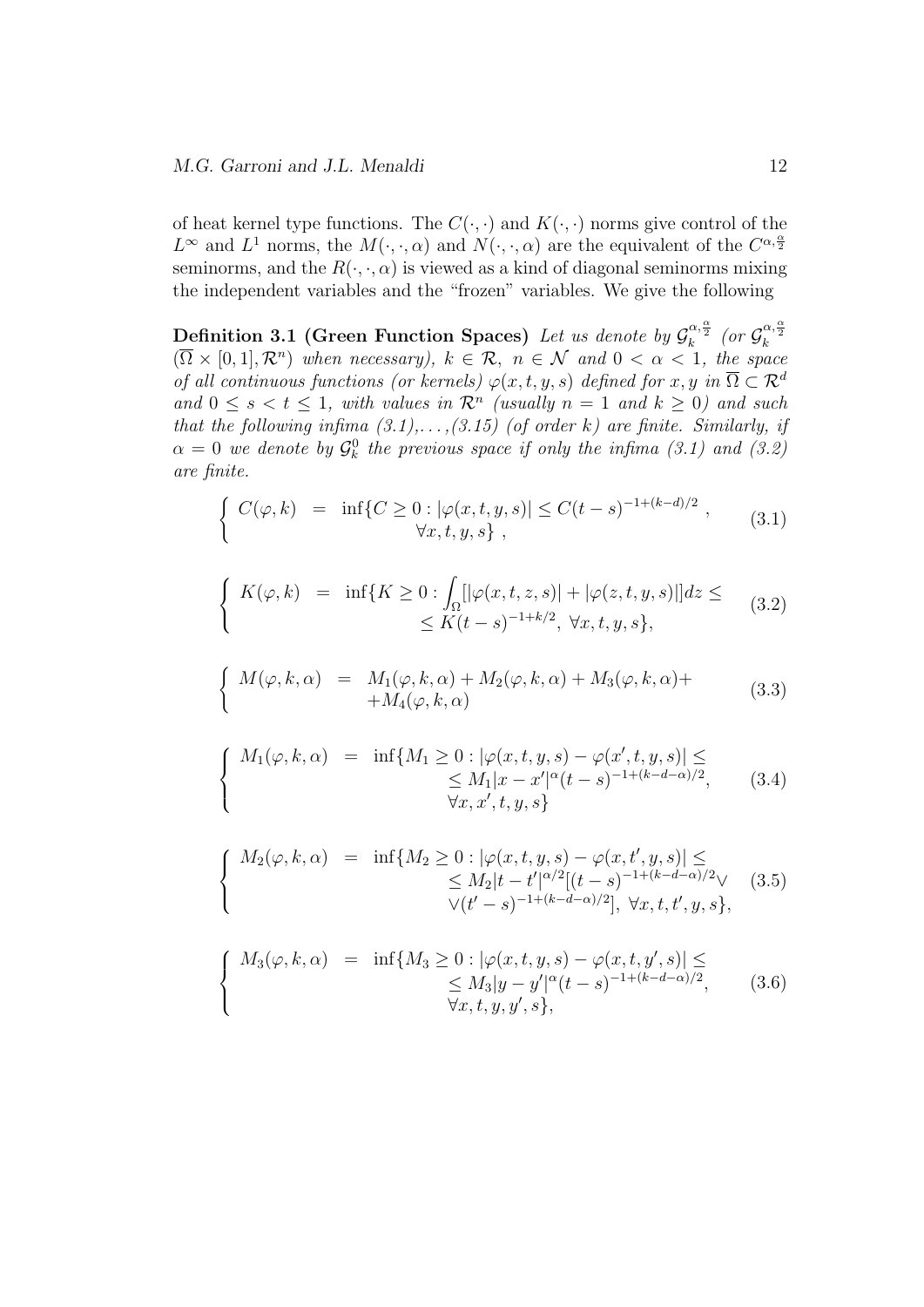$\sqrt{ }$  $\int$ 

 $\overline{a}$ 

 $\sqrt{ }$  $\Big\}$ 

 $\overline{\mathcal{L}}$ 

 $\sqrt{ }$  $\Big\}$ 

 $\overline{a}$ 

 $\sqrt{ }$  $\Big\}$ 

 $\overline{\mathcal{L}}$ 

$$
M_4(\varphi, k, \alpha) = \inf \{ M_4 \ge 0 : |\varphi(x, t, y, s) - \varphi(x, t, y, s')| \le
$$
  
 
$$
\le M_4 |s - s'|^{\alpha/2} [(t - s)^{-1 + (k - d - \alpha)/2} \vee (3.7)
$$
  
 
$$
\vee (t - s')^{-1 + (k - d - \alpha)/2}, \forall x, t, y, s' \}
$$

$$
N(\varphi, k, \alpha) = N_1(\varphi, k, \alpha) + N_2(\varphi, k, \alpha) + N_3(\varphi, k, \alpha) + N_4(\varphi, k, \alpha)
$$
 (3.8)

$$
\begin{cases}\nN_1(\varphi, k, \alpha) = \inf \{ N_1 \ge 0 : \int_{\Omega} |\varphi(x, t, z, s) - \varphi(x', t, z, s)| dz \le \\
\le N_1 |x - x'|^{\alpha} (t - s)^{-1 + (k - \alpha)/2}, \\
\forall x, x', t, s \},\n\end{cases} \tag{3.9}
$$

$$
N_2(\varphi, k, \alpha) = \inf \{ N_2 \ge 0 : \int_{\Omega} [|\varphi(x, t, z, s) - \varphi(x, t', z, s)| +
$$
  
 
$$
+ |\varphi(z, t, y, s) - \varphi(z, t', y, s)| dz \le
$$
  
 
$$
\le N_2 |t - t'|^{\alpha/2} [(t - s)^{-1 + (k - \alpha)/2}] \times
$$
  
 
$$
\forall (t' - s)^{-1 + (k - \alpha)/2} ], \forall x, t, t', y, s \},
$$
 (3.10)

$$
N_3(\varphi, k, \alpha) = \inf \{ N_3 \ge 0 : \int_{\Omega} |\varphi(z, t, y, s) - \varphi(z, t, y', s)| dz \le
$$
  
\$\le N\_3 | y - y'|^{\alpha} (t - s)^{-1 + (k - \alpha)/2}, \qquad (3.11)\$  
\$\forall t, y, y', s\$},

$$
N_4(\varphi, k, \alpha) = \inf \{ N_4 \ge 0 : \int_{\Omega} [|\varphi(x, t, z, s) - \varphi(x, t, z, s')| +
$$
  
 
$$
+ |\varphi(z, t, y, s) - \varphi(z, t, y, s')| dz \le
$$
  
 
$$
\le N_4 |s - s'|^{\alpha/2} [(t - s)^{-1 + (k - \alpha)/2} \vee
$$
  
 
$$
\vee (t - s')^{-1 + (k - \alpha)/2} ], \forall x, t, y, s' \},
$$
 (3.12)

$$
R(\varphi, k, \alpha) = R_1(\varphi, k, \alpha) + R_2(\varphi, k, \alpha), \qquad (3.13)
$$

$$
\begin{cases}\nR_1(\varphi, k, \alpha) = \inf \{ R_1 \ge 0 : \int_{\Omega} |\varphi(Z, t, y, s) - \varphi(Z', t, y, s)| \\
J_{\eta}(Z, Z')dz \le R_1 \eta^{\alpha} (t - s)^{-1 + (k - \alpha)/2}, \quad (3.14) \\
\forall Z, Z', t, y, s \text{ and } \eta > 0 \},\n\end{cases}
$$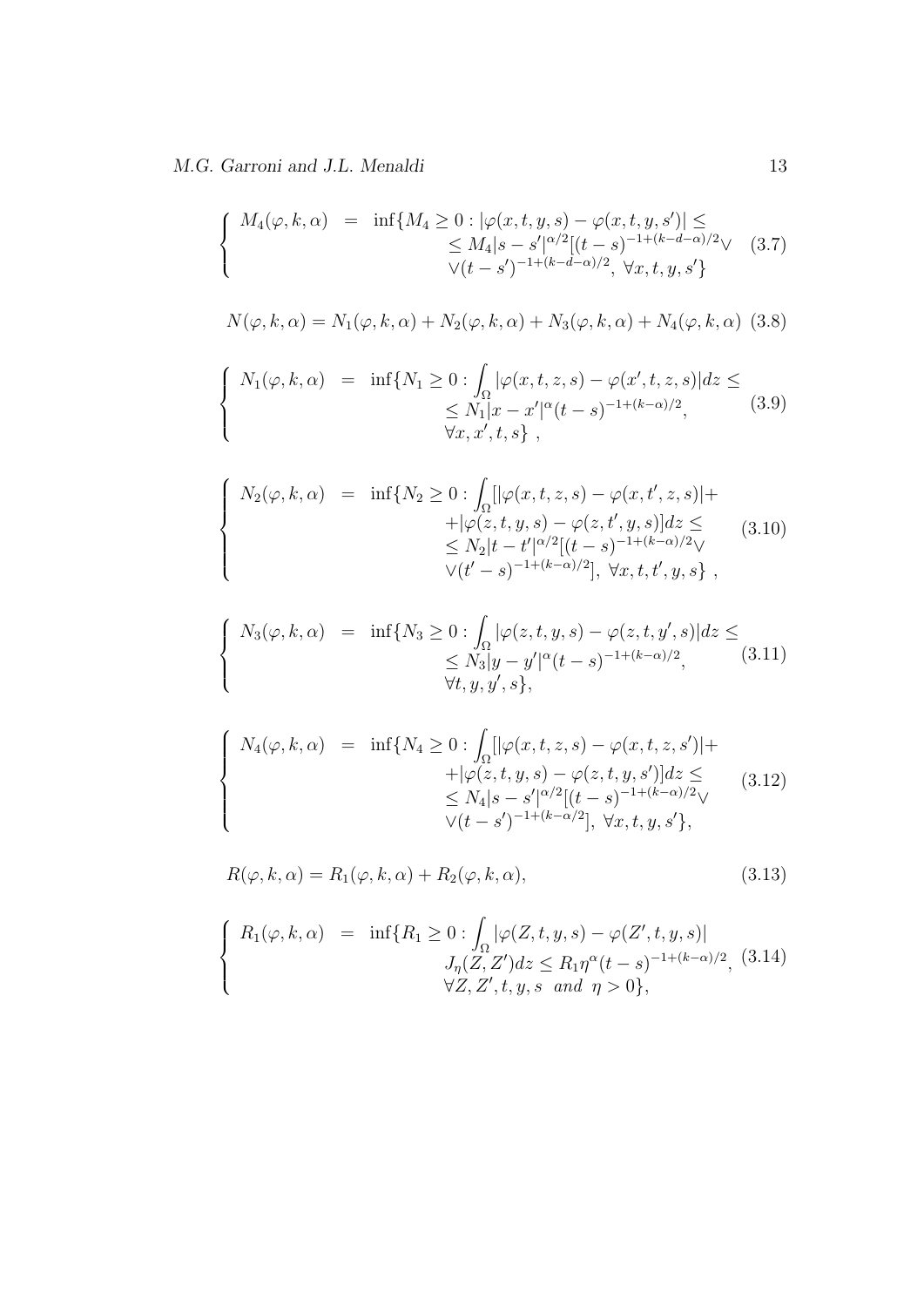*M.G. Garroni and J.L. Menaldi* 14

$$
\begin{cases}\nR_2(\varphi, k, \alpha) = \inf \{ R_2 \ge 0 : \int_{\Omega} |\varphi(x, t, Z, s) - \varphi(x, t, Z', s)| \\
J_{\eta}(Z, Z') dz \le R_2 \eta^{\alpha} (t - s)^{-1 + (k - \alpha)/2}, \ (3.15) \\
\forall x, t, Z, Z', s \ and \ \eta > 0 \},\n\end{cases}
$$

where the change of variables  $Z(z)$  and  $Z'(z)$  are diffeomorphisms of class  $C<sup>1</sup>$ *in R<sup>d</sup> , and the Jacobian*

$$
J_{\eta}(Z, Z') = \begin{cases} |\det(\nabla Z)| \wedge |\det(\nabla Z')| & \text{if } |Z - Z'| \leq \eta \\ \text{and } Z, Z' \in \overline{\Omega}, \\ 0 & \text{otherwise}, \end{cases}
$$
(3.16)

det(*·*) *means the determinant of a d×d matrix, ∇Z, ∇Z ′ stand for the matrices of the first partial derivatives of*  $Z(z)$ *,*  $Z'(z)$  *with respect to the variable z, and ∧, ∨ denote the minimum, maximum (resp.) between two real numbers. ✷*

Notice that we are considering the kernel  $\varphi$  of four variables x, t, y, s. The first two variables will be the actually independent variables  $x, t$  to which the subindices 1, 2 in the *α*–Hölder type seminorms  $M(\cdot, \cdot, \alpha)$  and  $N(\cdot, \cdot, \alpha)$  refer. The second two variables *y, s* will play the role of frozen parameters; we use the subindices 3,4 for these variables. For the diagonal seminorms  $R(\cdot, \cdot, \alpha)$  the variables *t* and *s* are parameters, so the subindices 1*,* 2 refer to the variables *x, y*, respectively.

It is proved in Garroni and Menaldi [7,9] that under assumptions as in Theorems 2.9 or 2.10 and  $0 \leq \gamma < 2$ , there exists a Green function associated with the integro–differential operator  $A$  and Dirichlet or oblique derivative boundary conditions (relative to boundary operator  $\mathcal{B}$ ) denoted by  $G(x, t, y, s)$ . Moreover, this Green function has the representation  $G = G_L + G_I$ , where  $G_L$ is the classic Green function associated with the differential operator *L*. If *γ* < 2 − *α*, then *G<sub>I</sub>* belongs to the Green space  $\mathcal{G}_{4-\gamma}^{2+\alpha,\frac{2+\alpha}{2}}$ , which is defined from  $\mathcal{G}_{k}^{\alpha,\frac{\alpha}{2}}$  (as the classic spaces  $C^{2+\alpha,\frac{2+\alpha}{2}}$  is defined from  $C^{\alpha,\frac{\alpha}{2}}$ ). If  $2-\alpha \leq \gamma < 2$ , then  $G_I$  belongs to the Green space  $\mathcal{G}_{4-\gamma}^{2+\varepsilon,\frac{2+\varepsilon}{2}}$ , for any  $\varepsilon \in (0, 2-\gamma)$ .

It is clear that by following steps similar to those used to construct the Green function we can construct the fundamental solution for the integro– differential operator  $\partial_t - L - I = A$  under the assumptions

$$
a_{ij}, a_i, a_0 \in C^{\alpha, \frac{\alpha}{2}}(\overline{\mathcal{R}}^d \times [0, T])
$$
\n
$$
(3.17)
$$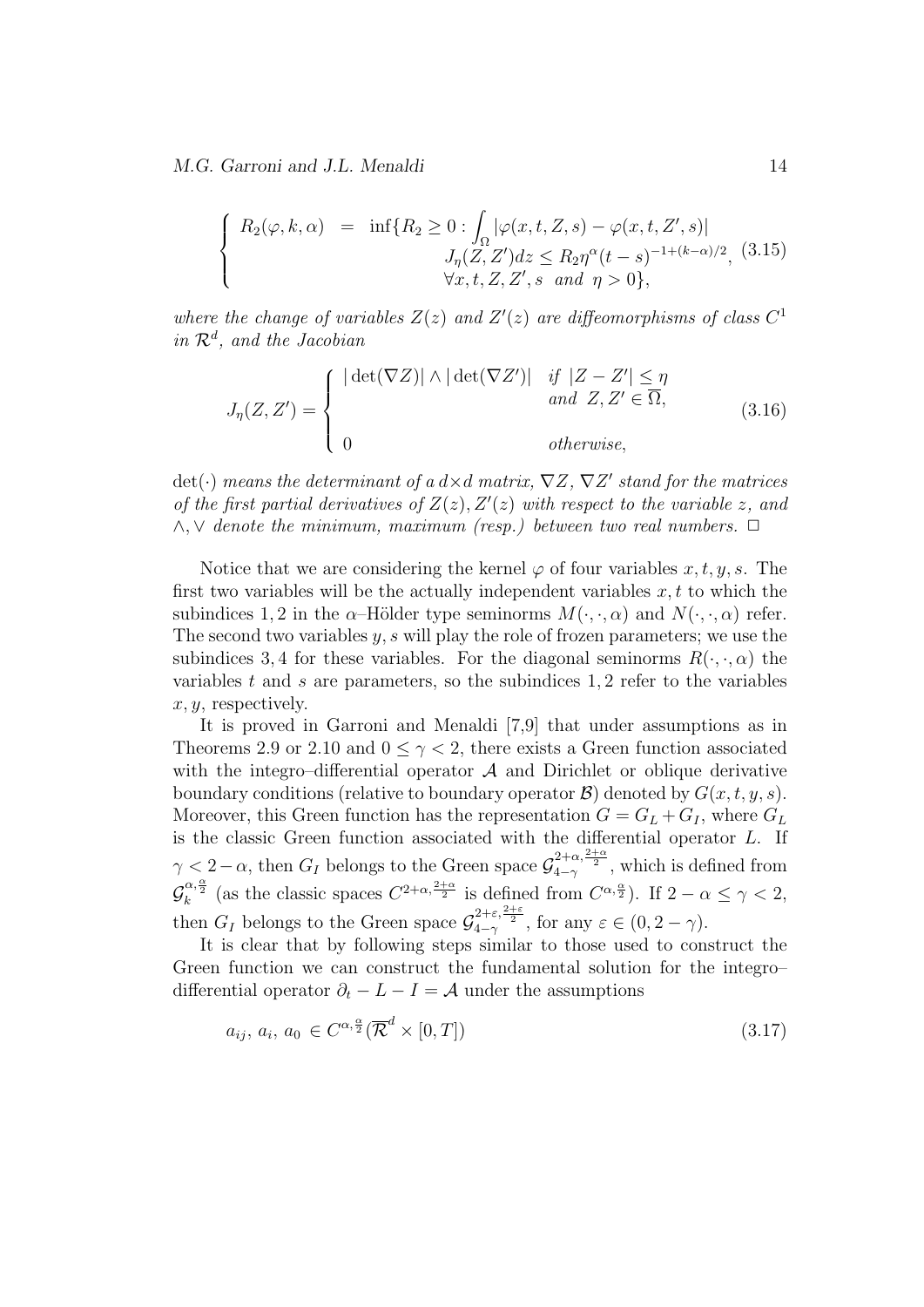#### *M.G. Garroni and J.L. Menaldi* 15

(2.2), (2.6), (2.9), (2.10) and (2.12). Let us denote by  $\Gamma(x, t, y, s)$  the fundamental solution for the integro–differential operator  $A$ . If we set

$$
P(x,t,B,s) = \int_{B} \Gamma(x,t,y,s) dy, \ \ \forall B \in \mathcal{B}(\mathcal{R}^{d})
$$
\n(3.18)

then  $P(\cdot, \cdot, \cdot, \cdot)$  is a transition function, which defines the semigroup

$$
\Phi(t,s)\varphi(x) = \int_{\mathcal{R}^d} \Gamma(x,t,y,s)\varphi(y)dy
$$
\n(3.19)

satisfying the Feller property. Indeed, from the Weak Maximum Principle (cf. Garroni and Menaldi [10]) we deduce that  $\varphi > 0$  implies  $\Phi(t, s) \varphi > 0$ . In turn, this shows that

$$
\sup_{x \in \mathcal{R}^d} |\Phi(t, s)\varphi(x)| \le \sup_{x \in \mathcal{R}^d} |\varphi(x)|. \tag{3.20}
$$

The above a priori estimate, the fact that "*smooth*  $\varphi(x)$  implies *smooth*  $\Phi(t, s)$  $\varphi(x)$ " and a classic *density* argument, prove that the semigroup given by (3.19) preserves continuity. At this point, we can ensure the existence of a Markov-Feller process  $(X(t), t \geq 0)$  under a probability measure P on the sample space  $D([0,\infty), \mathcal{R}^d)$  with transition function (3.18), e.g. Ethier and Kurtz [6, p. 169]. Due to the integro–differential operator *I*, the support of the probability measure *P* is not  $C([0,\infty), \mathcal{R}^d)$ . This Markov-Feller process is called a "Diffusion Process with Jumps". Except for some variations on the technical assumptions on the operator  $A$ , the existence of such a diffusion process with jumps is well known (cf. Gikhman and Skorokhod [15], Komatsu [17], Lepeltier and Marchal [20], Stroock [26]). However, the specific description of the "density transition function", i.e. the fundamental solution  $\Gamma$ , is new to the best of our knowledge. Moreover, we expect to have a *regularizing* effect produced by the semigroup (3.19), i.e. for  $t > s$  the function  $\Phi(t, s)\varphi(x)$  is smooth (say  $C^{2,1}$ ) even if  $\varphi(x)$  is not so smooth. Nevertheless, this property requires some a priori regularities on the fundamental solution  $\Gamma(x, t, y, s)$ .

It is well know that the Markov-Feller process in the whole space can be used to represent the solution of Dirichlet boundary condition problem. Indeed, for a given smooth domain  $\Omega$  in  $\mathcal{R}^d$ , we consider the stopping time

$$
\tau = \inf\{t \ge s : X(t) \notin \Omega\}.\tag{3.21}
$$

The function

$$
u^{D}(x,t) = E\left\{ \int_{s}^{\tau \wedge t} f(X(\lambda), \lambda) d\lambda \mid X(s) = x \right\}
$$
 (3.22)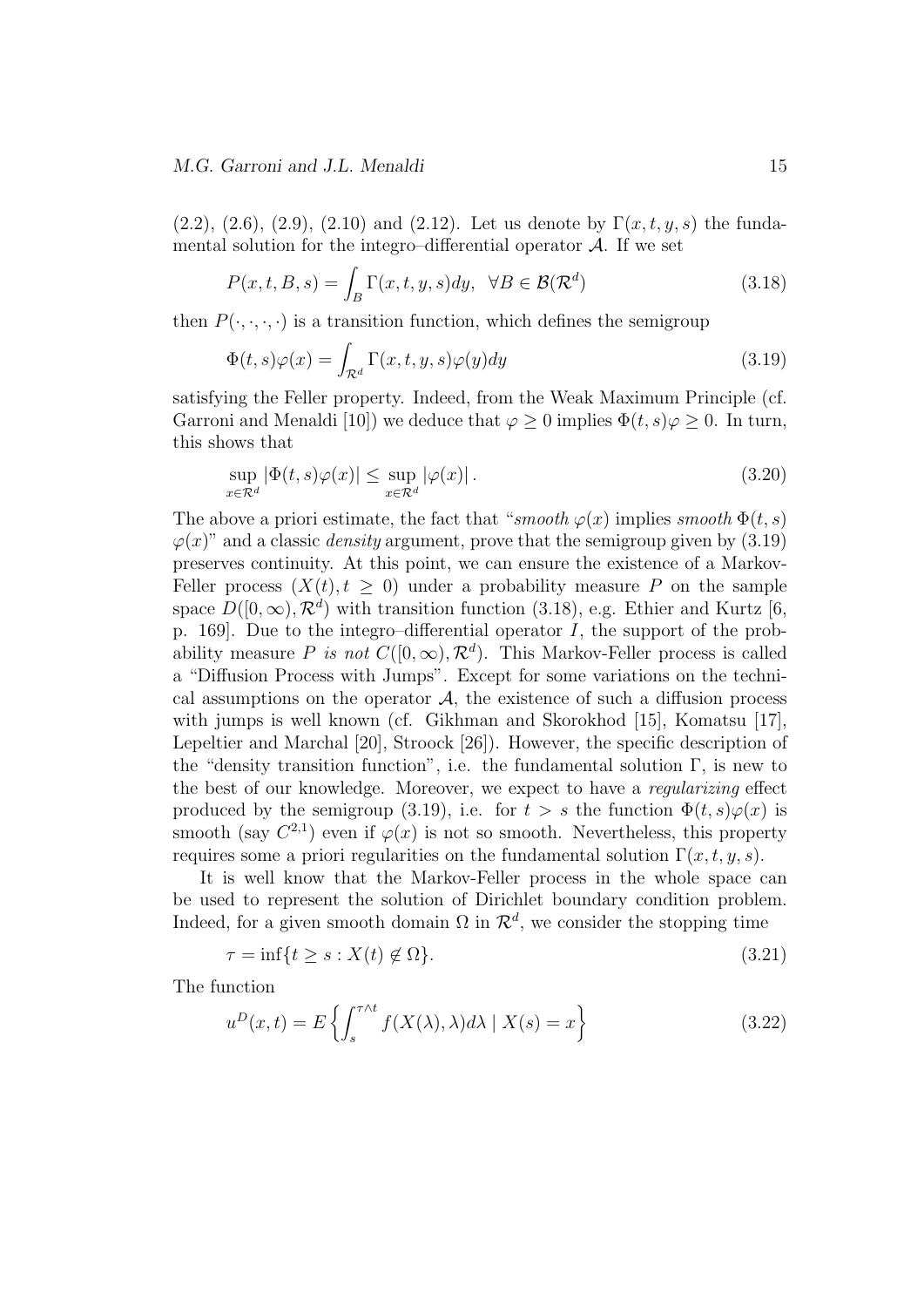is the solution to

$$
\begin{cases}\n\mathcal{A}u^D = f \text{ in } \Omega \times (s, T], \\
u^D = 0 \text{ on } \overline{\Omega} \times \{s\} \cup \partial \Omega \times (s, T].\n\end{cases}
$$
\n(3.23)

Since the solution of (3.23) is unique (under the conditions of Section 2), this function  $u^D$  can be represented by means of the Green function relative to  $\Omega$ with Dirichlet boundary condition, i.e.

$$
u^{D}(x,t) = \int_{s}^{t} d\lambda \int_{\Omega} G^{D}(x,t,y,\lambda) f(y,\lambda) dy.
$$
 (3.24)

The conclusion is that the new Markov process  $(X^D(t), t \ge 0)$  obtained by stopping  $(X(t), t \geq 0)$  at the first exit time from  $\Omega$ , i.e.

$$
X^{D}(t) = \begin{cases} X(t) & \text{if } s \leq t \leq \tau, \\ X(\tau) & \text{if } t \geq \tau, \end{cases}
$$
 (3.25)

has

$$
P^{D}(x,t,B,s) = \int_{B} G^{D}(x,t,y,s) dy
$$
\n(3.26)

as the transition function.

To prove that the Markov process (3.25) is actually a Markov–Feller process and to construct the Markov–Feller process associated with the oblique derivative boundary condition, we need a complement to Theorems 2.9 and 2.10.

**Theorem 3.2** *Suppose*  $(2.14), \ldots, (2.19)$  *with*  $0 \leq \gamma < 2$ ,  $(2.27), \ldots, (2.30)$ , *(3.17) and*

$$
b_i, b_0 \in C^{1+\alpha, \frac{1+\alpha}{2}}(\overline{\mathcal{R}}^d \times [0, T]), \qquad (3.27)
$$

*hold true. Then the Green function*  $G(x, t, y, s)$  *associated with the parabolic second order integro–differential operator A and one of the boundary conditions (Dirichlet, Neumann or oblique derivative) given by the operator B, has the representation*

$$
\begin{cases}\nG(x,t,y,s) = G_L(x,t,y,s) + \int_s^t d\tau \int_{\Omega} G_L(x,t,\xi,\tau) Q(\xi,\tau,y,s) d\xi, \\
for some Q in  $\mathcal{G}_{2-\gamma}^{\alpha,\frac{\alpha}{2}} if \gamma < 2 - \alpha , \\
\text{for in } \mathcal{G}_{2-\gamma}^{\varepsilon,\frac{\varepsilon}{2}}, \text{ if } 2 - \alpha \le \gamma < 2, \ \varepsilon \in (0, 2 - \gamma)\text{]}\n\end{cases}$ \n
$$
(3.28)
$$
$$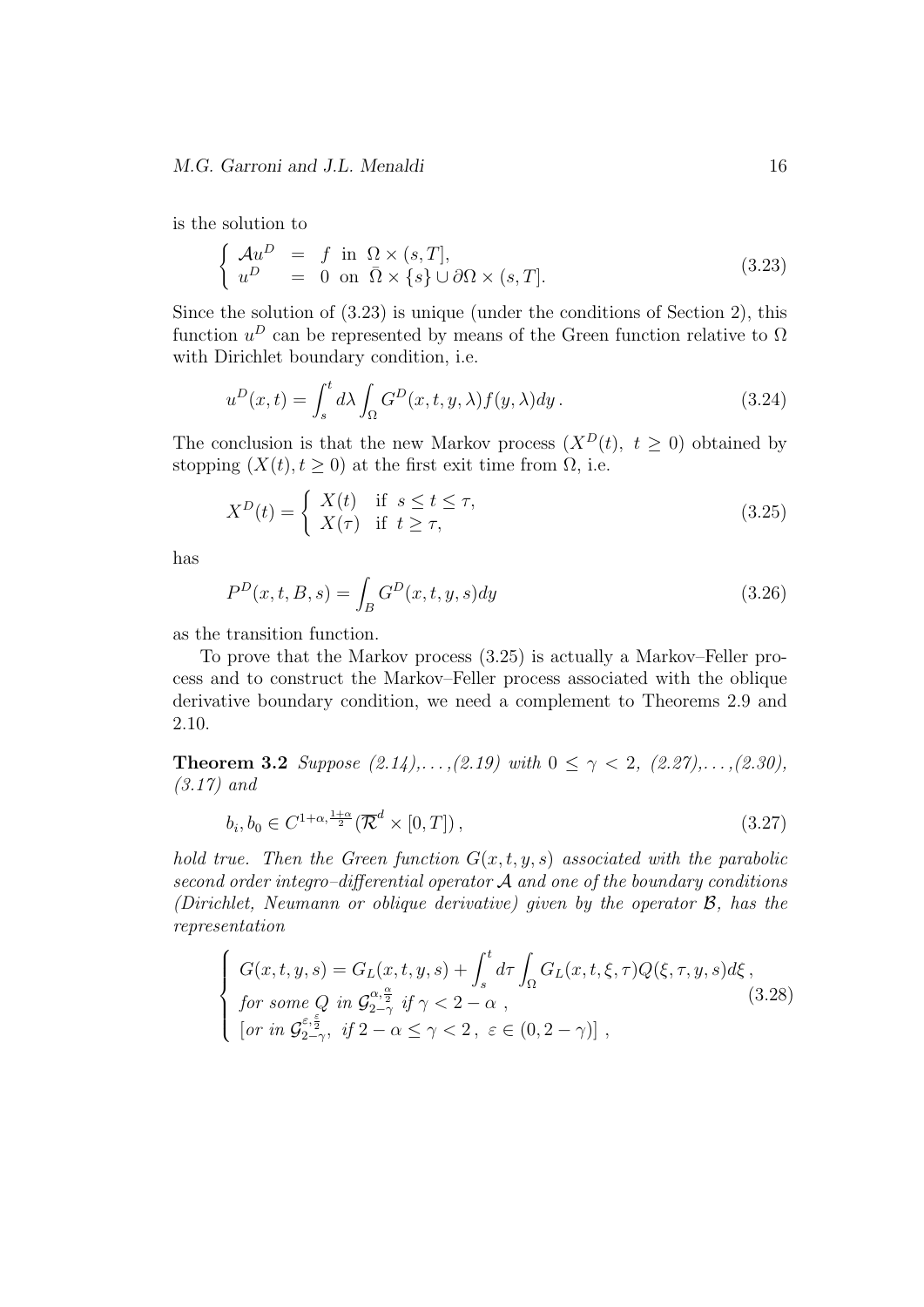where  $G_L(x, t, y, s)$  *is the Green function associated with the differential operator L* and the corresponding boundary condition. Moreover, for  $\gamma < 2 - \alpha$ , G *enjoys the following properties:*

**(i)**  $G(x, t, y, s)$  *is smooth, i.e.* 

$$
G(\cdot, \cdot, y, s) \in C^{2+\alpha, \frac{2+\alpha}{2}}(\overline{\Omega} \times (s, T]) \quad \forall (y, s) \in \Omega \times [0, T), \tag{3.29}
$$

**(ii)** *for any smooth function*  $\varphi(x)$  *satisfying the compatibility conditions* 

$$
\begin{cases}\n\varphi(x) = A(x, s, \partial_x)\varphi(x) = 0 & \forall x \in \partial\Omega \quad (Dirichlet), \\
\mathcal{B}(x, s, \partial_x)\varphi(x) = 0 & \forall x \in \partial\Omega \quad (oblique),\n\end{cases}
$$
\n(3.30)

*for a fixed*  $s \in [0, T)$ *, the function*  $u_s$  *given by* 

$$
u_s(x,t) = \int_{\Omega} G(x,t,y,s)\varphi(y)dy, \quad \forall (x,t) \in \overline{\Omega} \times (s,T]
$$
 (3.31)

*is the classic solution to the problem*

$$
\begin{cases}\n u_s \in C^{2+\alpha, \frac{2+\alpha}{2}}(\overline{\Omega} \times [s, T]) \quad and \\
 \mathcal{A}u_s = 0 \quad in \quad \Omega \times (s, T], \\
 u_s = \varphi \quad in \quad \overline{\Omega} \times \{s\}, \\
 either \quad u_s = 0 \quad or \quad \mathcal{B}u_s = 0 \quad in \quad \partial\Omega \times [s, T],\n\end{cases} \tag{3.32}
$$

*and the following estimate holds for a constant*  $C_T$  *independent* of  $\varphi$ 

$$
||u_s||_{C^{2+\alpha,\frac{2+\alpha}{2}}(\overline{\Omega}\times[s,T])} \leq C_T ||\varphi||_{C^{2+\alpha}(\overline{\Omega})}, \qquad (3.33)
$$

**(iii)** *for any continuous and bounded function*  $\varphi(x)$  *and for a fixed*  $s \in [0, T)$ *, the function*  $u_s$  *given by (3.31) is smooth, say*  $\in C^{2+\alpha, \frac{2+\alpha}{2}}(\overline{\Omega} \times (s,T])$ *, and the following estimate holds for a constant*  $C_T$  *independent of*  $\varphi$ 

$$
\begin{cases} \delta^{1+\frac{\alpha'}{2}} \langle u_s \rangle_{C^{2+\alpha',\frac{2+\alpha'}{2}}(\overline{\Omega} \times [s+\delta,T])} + \delta^{\frac{1+\alpha'}{2}} \langle u_s \rangle_{C^{1+\alpha',\frac{1+\alpha'}{2}}(\overline{\Omega} \times [s+\delta,T])} + \\ + \delta^{\frac{\alpha'}{2}} \langle u_s \rangle_{C^{\alpha',\frac{\alpha'}{2}}(\overline{\Omega} \times [s+\delta,T])} \leq C_T ||\varphi||_{C^0(\overline{\Omega})}, \quad 0 \leq \alpha' \leq \alpha \,, \end{cases} \tag{3.34}
$$

**(iv)** *for any uniformly continuous and bounded function*  $\varphi(x)$  *in*  $\overline{\Omega}$  *the function u<sup>s</sup> defined by (3.31) satisfies the limit condition*

$$
\lim_{(t-s)\to 0} u_s(\cdot, t) = \varphi \quad \text{uniformly in } \overline{\Omega} \,.
$$
\n(3.35)

*Properties (i),...,(iv) still hold if*  $2 - \alpha \leq \gamma < 2$ *, replacing everywhere*  $\alpha$ *with any*  $\varepsilon \in (0, 2 - \gamma)$ *.*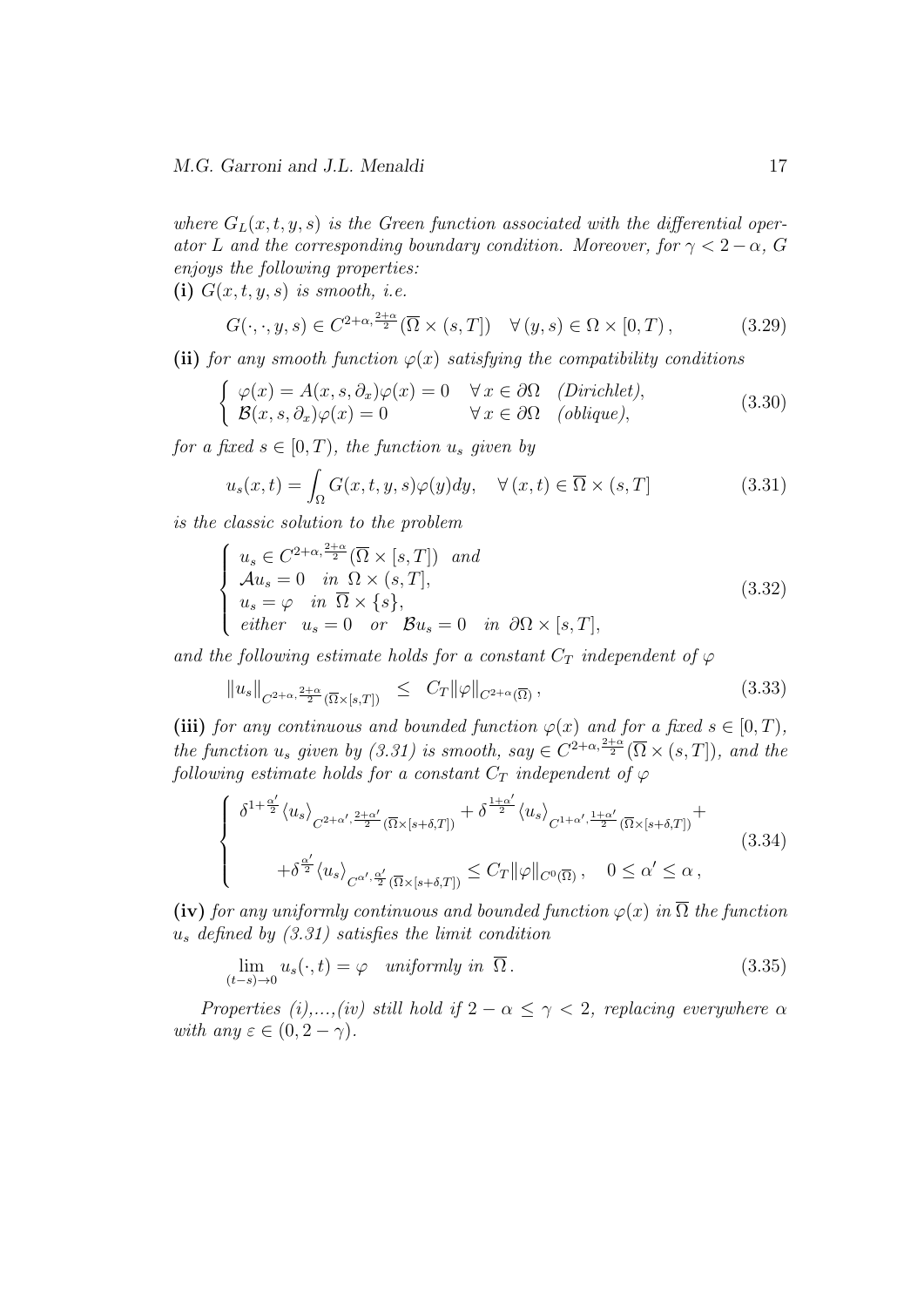**Proof**. Representation (3.28) is the crucial fact. It is proved in Garroni and Menaldi [7] for  $0 \leq \gamma \leq 1$  and can be extended to this case (cf. Garroni and Menaldi [9]).

First let us show that the Green function  $G(x, t, y, s)$  is smooth for  $x \in$  $\overline{\Omega}$ ,  $0 \le s < t \le T$ ,  $y \in \Omega$ . Indeed, let  $0 < 3\delta \le t - s$  and consider the last term in (3.28) denoted by  $(G_L \bullet Q)(x, t, y, s)$ . We have

$$
(G_L \bullet Q)(x, t, y, s) = v_{ys}^{\delta}(x, t) + w_{ys}^{\delta}(x, t) ,
$$

where

$$
v_{ys}^{\delta}(x,t) = \int_{s}^{t} \rho_{\delta}(\tau - s) d\tau \int_{\Omega} G_{L}(x,t,\xi,\tau) Q(\xi,\tau,y,s) d\xi ,
$$
  

$$
w_{ys}^{\delta}(x,t) = \int_{s}^{t} [1 - \rho_{\delta}(\tau - s)] d\tau \int_{\Omega} G_{L}(x,t,\xi,\tau) Q(\xi,\tau,y,s) d\xi ,
$$

and  $\rho_{\delta}(\theta)$  is a smooth function which vanishes for  $\theta \leq \delta$  and equals 1 for  $\theta \geq 2\delta$ . Since the function  $v_{ys}^{\delta}(x,t)$  is the solution of the following parabolic second order differential equation (with either Dirichlet or oblique boundary condition)

$$
\begin{cases}\n\mathcal{L}v_{ys}^{\delta}(x,t) = f_{ys}^{\delta}(x,t) & \forall (x,t) \in \overline{\Omega} \times (s+\delta,T], \\
v_{ys}^{\delta}(x,s) = 0 & \forall x \in \overline{\Omega}, \\
\mathcal{B}v_{ys}^{\delta}(x,t) = 0 & \forall x \in \partial\Omega \times [s+\delta,T],\n\end{cases}
$$

where  $f_{ys}^{\delta}(x,t) = Q(x,t,y,s)\rho_{\delta}(t-s)$  and  $\mathcal{L} = \partial_t - L$ , we deduce that  $v_{ys}^{\delta}(x,t)$ is smooth, i.e.  $v_{ys}^{\delta} \in C^{2+\alpha, \frac{2+\alpha}{2}}(\overline{\Omega} \times [s+\delta, T])$ . On the other hand, since  $1-\rho_{\delta}(\theta)$ vanishes for  $\theta > 2\delta$  we can write

$$
w_{ys}^{\delta}(x,t) = \int_{s}^{t-\delta} [1 - \rho_{\delta}(\tau - s)] d\tau \int_{\Omega} G_L(x,t,\xi,\tau) Q(\xi,\tau,y,s) d\xi,
$$

which implies that  $w_{ys}^{\delta}(x,t)$  is smooth, i.e.  $w_{ys}^{\delta} \in C^{2+\alpha,\frac{2+\alpha}{2}}(\overline{\Omega} \times [s+3\delta,T])$ . By virtue of the expression  $G = G_L + G_L \bullet Q$  we get the first property (i) of the Green function.

To establish the second property (ii) we proceed as follows. Since  $\varphi(x)$  is a smooth function satisfying the compatibility conditions (3.30), we can define a function  $\Phi_s(x,t)$  as the unique solution in  $C^{2+\alpha,\frac{2+\alpha}{2}}(\overline{\Omega}\times[s,T])$  of the parabolic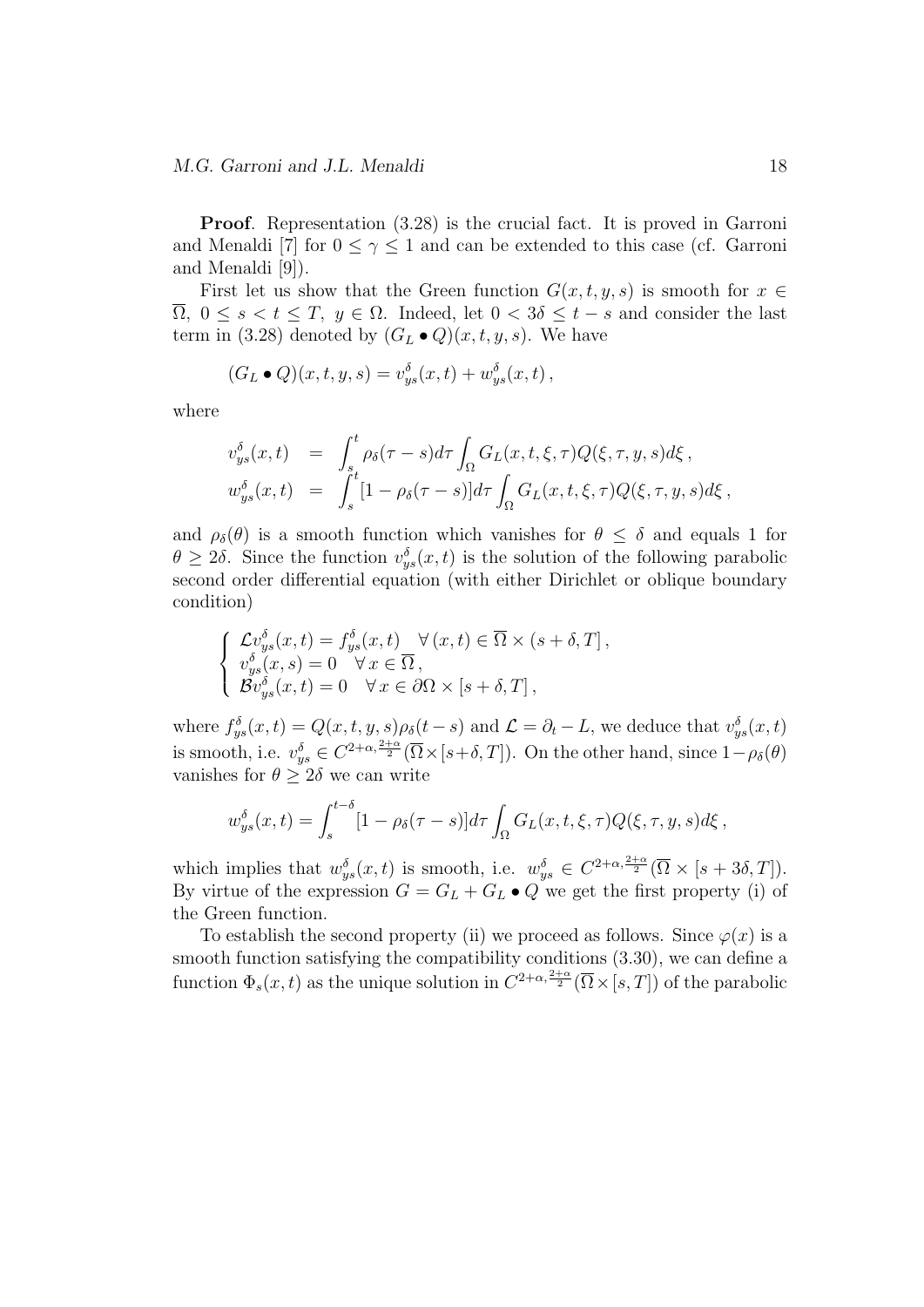second order differential equation (with either Dirichlet or oblique boundary condition)

$$
\begin{cases} \n(\partial_t - L)\Phi_s(x,t) = -L\varphi(x) & \forall (x,t) \in \overline{\Omega} \times (s,T],\\ \n\Phi_s(x,s) = \varphi(x) & \forall x \in \overline{\Omega},\\ \n\mathcal{B}\Phi_s(x,t) = 0 & \forall x \in \partial\Omega \times [s,T], \n\end{cases}
$$

which satisfies estimate (3.33) with  $\Phi_s$  in lieu of  $u_s$ . Now, set  $f_s(x,t)$  $L\varphi(x) + I\Phi_s(x,t)$  and let  $v_s(x,t)$  be the solution in  $C^{2+\alpha,\frac{2+\alpha}{2}}(\overline{\Omega}\times[s,T])$  of the parabolic second order integro–differential equation (with either Dirichlet or oblique boundary condition)

$$
\begin{cases}\n(\partial_t - L - I)v_s(x, t) = f_s(x, t) & \forall (x, t) \in \overline{\Omega} \times (s, T], \\
v_s(x, s) = 0 & \forall x \in \overline{\Omega}, \\
\mathcal{B}v_s(x, t) = 0 & \forall x \in \partial\Omega \times [s, T],\n\end{cases}
$$

which can be solved by virtue of the compatibility condition (3.30). The following estimate holds (cf. Theorems 2.9 and 2.10)

$$
||v_s||_{C^{2+\alpha,\frac{2+\alpha}{2}}(\overline{\Omega}\times[s,T])}\leq C_T||L\varphi+I\Phi_s||_{C^{\alpha,\frac{\alpha}{2}}(\overline{\Omega}\times[s,T])}.
$$

Since  $\Phi_s(x,t) + v_s(x,t)$  solves equation (3.32), we obtain estimate (3.33). The fact that the function  $u_s(x, t)$  given by (3.31) is a classic solution to problem (3.32) follows from the regularity and properties of the Green function. Thus, the uniqueness provided by the Maximum Principle (cf. Garroni and Menaldi [10]) completes the argument.

In order to prove the third property (iii) we need to show only the estimate (3.34). To that purpose, we notice that the function  $u_s^L(x,t)$  defined by

$$
u_s^L(x,t) = \int_{\Omega} G_L(x,t,y,s)\varphi(y)dy
$$
\n(3.36)

enjoys the estimate (3.34) (with  $u_s^L$  in lieu of  $u_s$ ). Thus we consider the function

$$
u_s^Q(x,t) = \int_s^t d\tau \int_{\Omega} G_L(x,t,\xi,\tau) d\xi \int_{\Omega} Q(\xi,\tau,y,s)\varphi(y) dy.
$$
 (3.37)

Since

$$
\partial_{xt}^l u_s^Q(x,t) = \int_s^t d\tau \int_{\Omega} \partial_{xt}^l G_L(x,t,\xi,\tau) d\xi \int_{\Omega} Q(\xi,\tau,y,s) \varphi(y) dy.
$$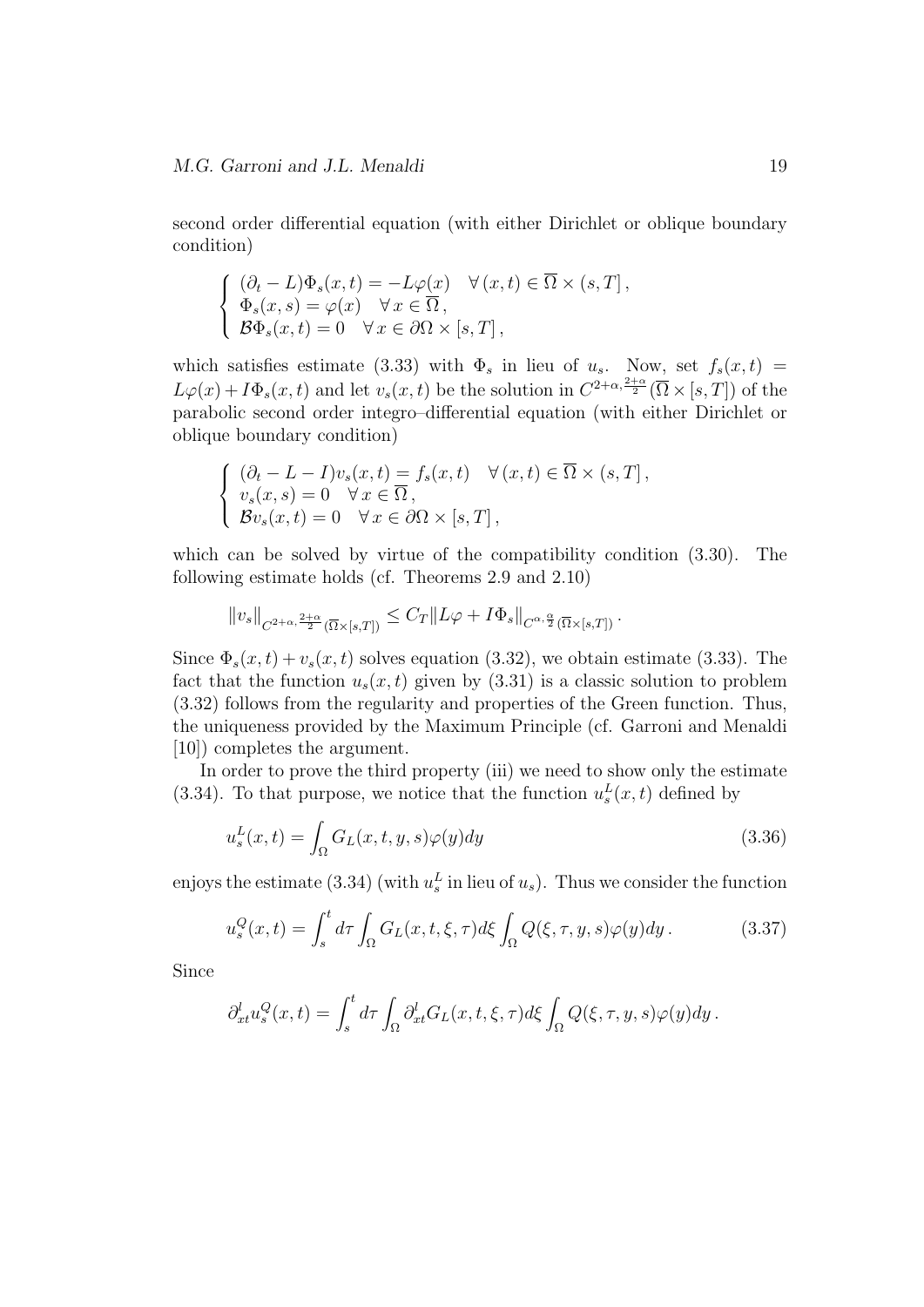for  $l = 0, 1$  and  $Q \in \mathcal{G}_{2-\gamma}^{\alpha, \frac{\alpha}{2}}$  we get estimate (3.34), with the exception of the second order parts. For these second order part estimates we proceed as in the prove of (i). We express the function  $u_s^Q(x, t)$  in the form

$$
u_s^Q(x,t) = v_s^{\delta}(x,t) + w_s^{\delta}(x,t),
$$

where

$$
\begin{array}{rcl}\nv_s^{\delta}(x,t) & = & \displaystyle\int_{s}^{t}\rho(\frac{\tau-s}{\delta})d\tau\int_{\Omega}G_L(x,t,\xi,\tau)d\xi\int_{\Omega}Q(\xi,\tau,y,s)\varphi(y)dy\,,\\ w_s^{\delta}(x,t) & = & \displaystyle\int_{s}^{t}[1-\rho(\frac{\tau-s}{\delta})]d\tau\int_{\Omega}G_L(x,t,\xi,\tau)d\xi\int_{\Omega}Q(\xi,\tau,y,s)\varphi(y)dy\,,\end{array}
$$

and  $\rho(\theta)$  is a smooth function satisfying

$$
\rho(\theta) = \begin{cases} 0 & \forall \theta \in [0, \frac{1}{3}], \\ (3\theta - 1) & \forall \theta \in [\frac{1}{3}, \frac{2}{3}], \\ 1 & \forall \theta \in [\frac{2}{3}, 1]. \end{cases}
$$

Since the function  $\rho(\frac{\tau-s}{\delta})$  $\frac{-s}{\delta}$ ) vanishes for  $\tau \leq s + \delta/3$  we deduce that the function  $v_s^{\delta}$  is the solution of a parabolic second order differential equation, namely

$$
\begin{cases}\nv_s^{\delta} \in C^{2+\alpha, \frac{2+\alpha}{2}}(\overline{\Omega} \times [s, T]) \text{ and} \\
\mathcal{L}v_s^{\delta} = f_s^{\delta} \text{ in } \Omega \times (s, T], \\
v_s^{\delta}(\cdot, s) = 0 \text{ in } \overline{\Omega}, \\
\mathcal{B}v_s^{\delta} = 0 \text{ in } \partial\Omega \times [s, T],\n\end{cases}
$$

where

$$
f_s^{\delta}(x,t) = \rho(\frac{t-s}{\delta}) \int_{\Omega} Q(x,t,y,s) \varphi(y) dy.
$$

Thus, assuming  $\gamma \geq 1$  without loss of generality, we have for  $t - s \geq \delta$ 

$$
|f_s^{\delta}(x,t)| \leq \rho(\frac{t-s}{\delta})K(Q, 2-\gamma)(t-s)^{-1+(2-\gamma)/2} \|\varphi\|_{C^0(\overline{\Omega})} \leq
$$
  
 
$$
\leq C\delta^{-1} \|\varphi\|_{C^0(\overline{\Omega})}
$$

and

$$
|f_s^{\delta}(x,t) - f_s^{\delta}(x',t')| \le \rho(\frac{t-s}{\delta})N(Q, 2-\gamma, \alpha)(t \wedge t' - s)^{-1 + (2-\gamma-\alpha)/2} \times
$$
  
 
$$
\times ||\varphi||_{C^0(\overline{\Omega})}(|x - x'|^{\alpha} + |t - t'|^{\alpha/2}) + |\rho(\frac{t-s}{\delta}) - \rho(\frac{t'-s}{\delta})| \times
$$
  
 
$$
\times K(Q, 2-\gamma)(t'-s)^{-1 + (2-\gamma)/2} ||\varphi||_{C^0(\overline{\Omega})} \le
$$
  
 
$$
\le C\delta^{-1-\alpha/2} ||\varphi||_{C^0(\overline{\Omega})}(|x - x'|^{\alpha} + |t - t'|^{\alpha/2}),
$$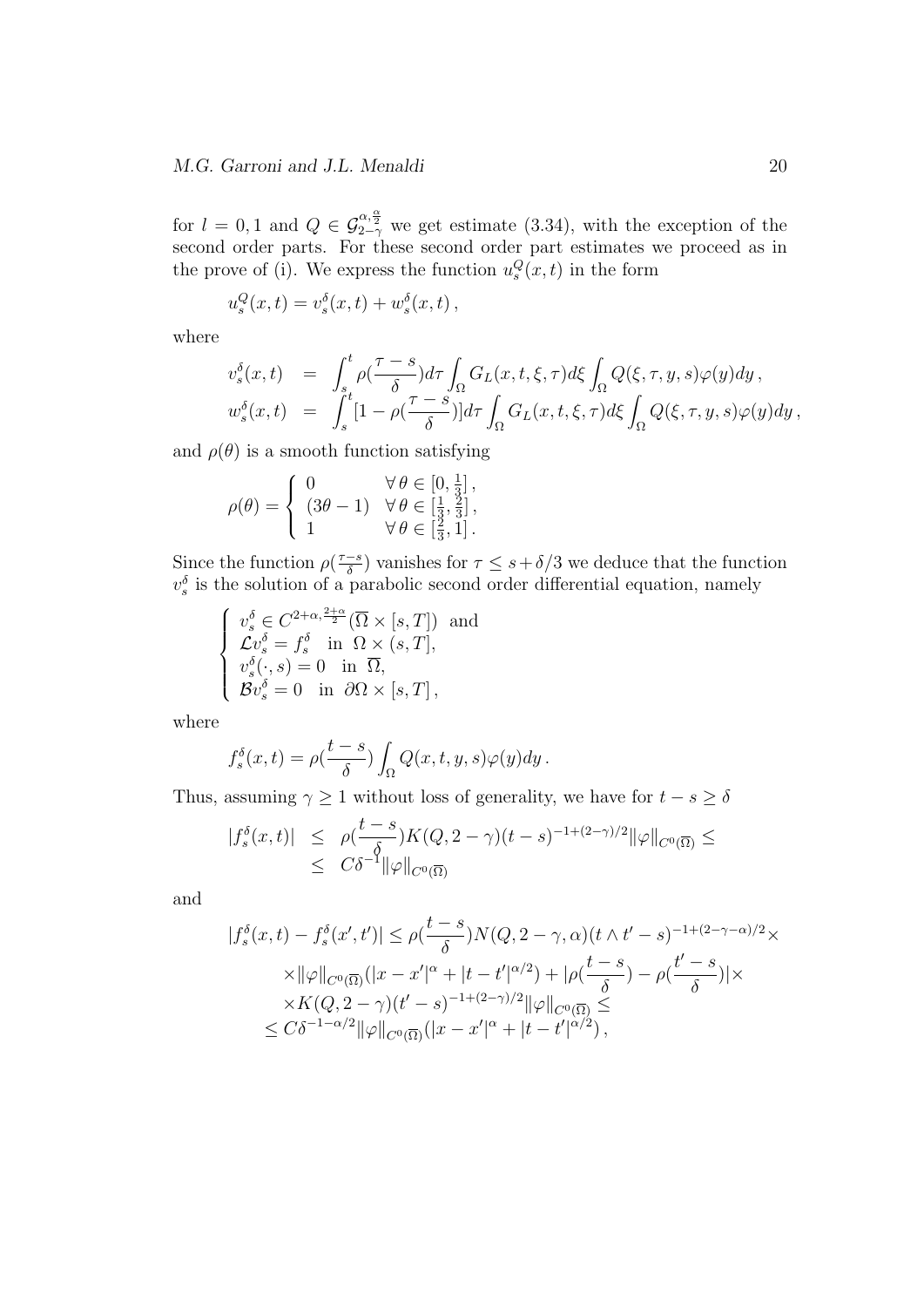for any  $x, x' \in \overline{\Omega}$ ,  $t, t' \in [s + \delta, T]$ , and some constant *C* independent of  $\varphi$ . Next, in view of global Schauder's estimates, we obtain the estimate (3.34) corresponding to the second order for the function  $v_s^{\delta}$  instead of  $u_s$ . Now, for the function  $w_s^{\delta}(x,t)$  we remark that the integral is not singular (in view of the function  $\rho$ , and that for  $t - s \geq \delta$ 

$$
\partial_{xt}^2 w_s^{\delta}(x,t) = \int_s^{t-3\delta} [1 - \rho(\frac{\tau - s}{\delta})] d\tau \int_{\Omega} \partial_{xt}^2 G_L(x,t,\xi,\tau) d\xi
$$

$$
\int_{\Omega} Q(\xi,\tau,y,s) \varphi(y) dy.
$$

Hence, the pointwise estimates of the heat-hernel type on the Green function *G<sup>L</sup>* (cf. Ladyzenskaja et al. [18]) complete the proof.

The last property (iv) can be obtained from the representation  $G = G_L +$  $G_L \bullet Q$ . Indeed, the function  $u_s^L$  given by (3.36) enjoys the limit condition (3.35). On the other hand, the function  $u_s^Q$  given by (3.37) satisfies for  $\gamma \ge 1$ 

$$
|u_s^Q(x,t)| \leq K(G_0, 2)K(Q, 2-\gamma) \|\varphi\|_{C^0(\overline{\Omega})} \int_s^t (\tau - s)^{-1 + (2-\gamma)/2} \leq
$$
  
 
$$
\leq C \|\varphi\|_{C^0(\overline{\Omega})} (t - s)^{(2-\gamma)/2},
$$

for some constant *C* independent of  $\varphi$ . Thus the limit condition (3.35) follows.

The last statement, regarding the case  $2 - \alpha \leq \gamma < 2$ , is immediately obtained by running trough of the different stages of dimonstration and replacing everywhere  $\alpha$  with  $\varepsilon \in (0, 2 - \gamma)$ .  $\Box$ 

Now, we can define the semigroup

$$
\Phi^{D}(t,s)\varphi(x) = \int_{\Omega} G^{D}(x,t,y,s)\varphi(y)dy.
$$
\n(3.38)

Theorem 3.2 proves that  $\Phi^D(t, s)$  is indeed a continuous semigroup, on  $C_0(\Omega)$ (i.e. the space of continuous functions on  $\overline{\Omega}$  vanishing at infinity and on *∂*Ω). Then, there exists a unique Markov–Feller process (*X<sup>D</sup>*(*t*)*, t* ≥ 0) under a probability measure  $P^D$  on the sample space  $D([0,\infty),\Omega)$  with transition probability function (3.26).

The semigroup (3.38) admits the following representations:

$$
\Phi^{D}(t,s)\varphi(x) = E^{D}\{\varphi(X^{D}(t)) \mid X^{D}(s) = x\}
$$

and

$$
\Phi^{D}(t,s)\varphi(x) = E\{\varphi(X(t \wedge \tau)) \mid X(s) = x\}
$$
\n(3.39)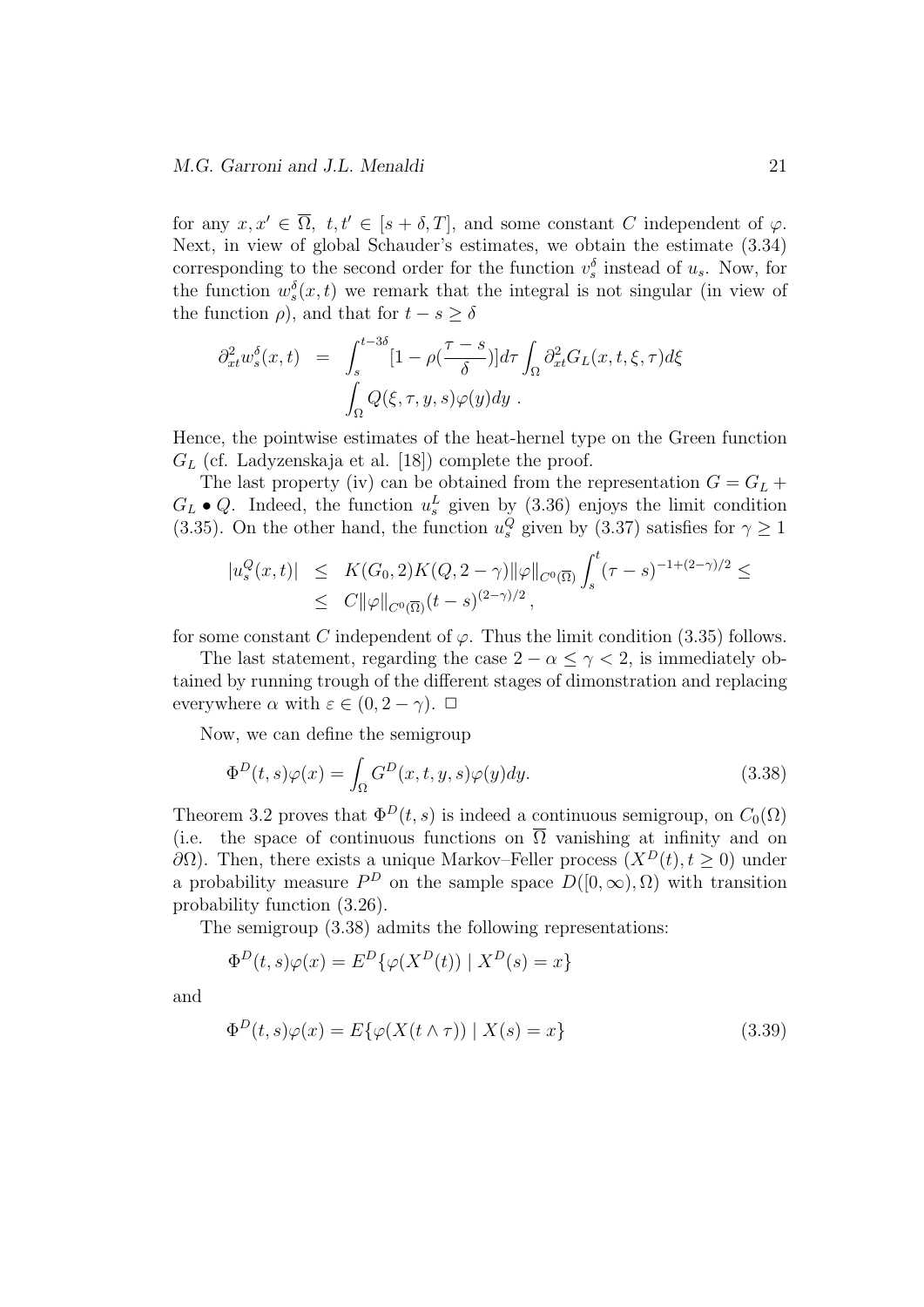where  $\tau$  is given by  $(3.21)$ .

Thus, the stopped Markov process defined by (3.25) is a Markov–Feller process. Notice that the Feller character of  $(X^D(t), t > 0)$  follows from Theorem 3.2, but this property can be proved independently by studying the functional  $\tau$  defined by (3.21) and by proving that  $\tau$  is continuous  $P-$  a.s. This proof involves the use of barrier functions (cf. Bensoussan and Lions [3]).

Regarding the construction of the Markov–Feller process associated with the oblique derivatives boundary conditions, the references are scarce.

As a direct consequence of Theorem 3.2, we have

**Theorem 3.3** *Let us assume*  $(2.14), \ldots, (2.19)$  *with*  $0 \le \gamma < 2, (2.27), \ldots$ , *(2.32), (3.17), (3.27), and*

$$
\begin{cases}\na_0(x,t) = 0, \forall (x,t) \in \overline{\Omega} \times [0,T], \\
b_0(x,t) = 0, \forall (x,t) \in \partial \Omega \times [0,T]\n\end{cases}
$$
\n(3.40)

*hold true. Then there exists a Markov-Feller process*  $(X^b(t), t \ge 0)$  *under a* probability measure  $P^b$  on the sample space  $D([0,\infty),\overline{\Omega})$  with transition den*sity function*  $G^b(x, t, y, s)$ *. The process is unique if the initial distribution is*  $prescribed. \Box$ 

This theorem can be regarded as a generalization of the construction of reflected diffusion processes with jumps reported on Anulova [1,2], Chaleyat– Maurel et al. [5], Menaldi and Robin [24].

**Remark 3.4** If we drop the conditions on the Hölder continuity of zero and *first order coefficients of L* and on the Hölder continuous properties on the *coefficients of the proper integral operator I, then the above theorems remain true. The only difference is that in Theorem 3.2 the properties of the Green function should be understood in a "weak" sense, i.e. the spaces*  $C^{2+\alpha,\frac{2+\alpha}{2}}$  and  $C^0$  *should be replaced by*  $W_p^{2,1}$  *and*  $L^p$  *respectively. For instance, if*  $\varphi$  *belongs to*  $L^p$  then  $u_s(\cdot, t)$  belongs to  $\tilde{W}^2_p$  for  $t > s$ . Consequently the transition functions *are now the weak Green functions. This holds for*  $0 \leq \gamma < 2$ *. Moreover, we can drop the regularity assumption on the coefficients*  $b_i$ ,  $b_0$  *[only Hölder continuous coefficients for the boundary operator B] and we still obtain the Theorem 3.3 for*  $\gamma \leq 1$ *. The transition function*  $G^b(x, t, y, s)$ *, however, has some explosion near the boundary for the second order derivatives with respect to x and the first order derivative with respect to t (cf. Garroni and Menaldi [7]). ✷*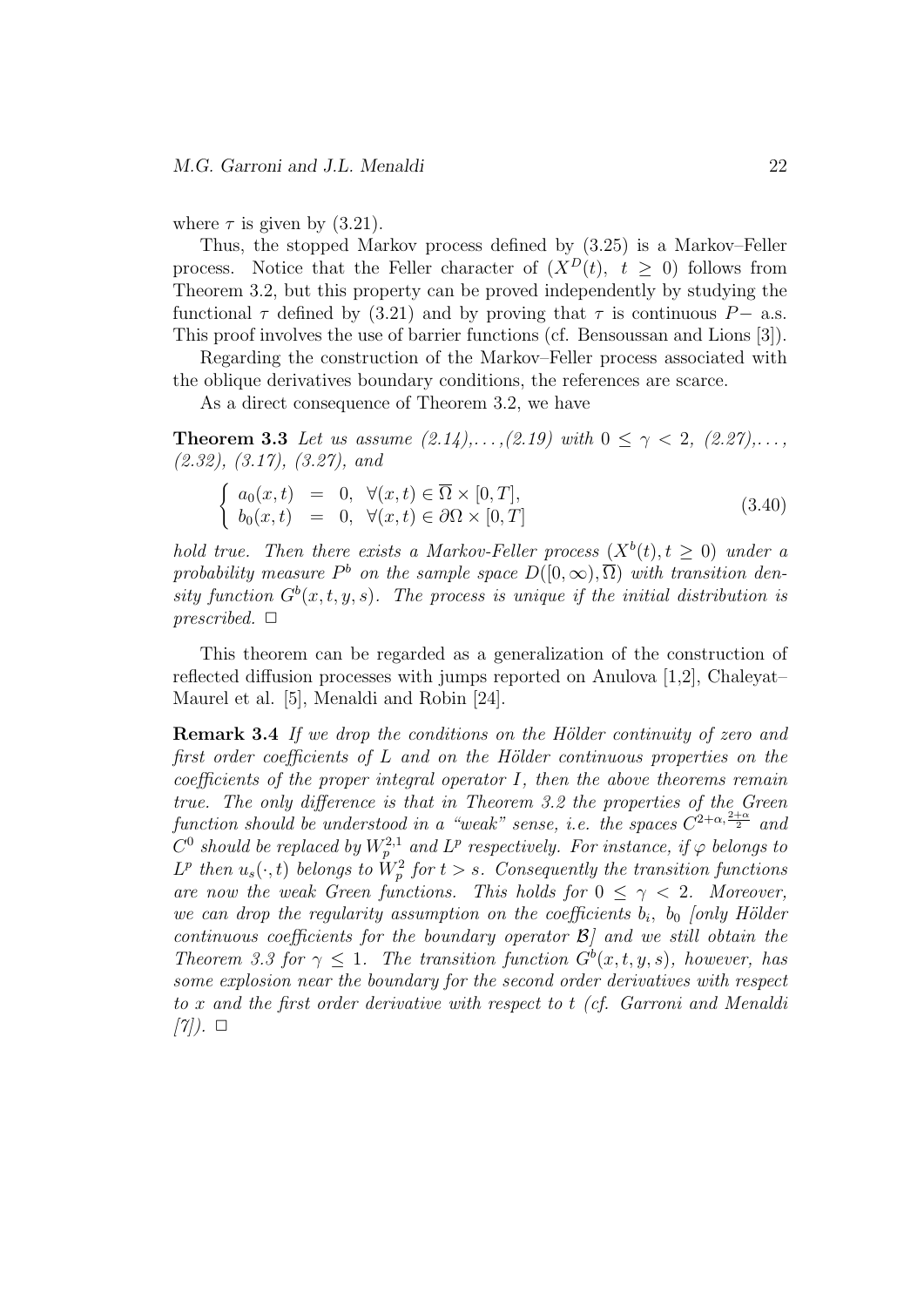#### **ACKNOWLEDGMENTS**

This work was supported in part by the international cooperation CNR (Italy) and NSF (USA) under grants INT-90228114 and DMS-9101360.

#### **REFERENCES**

- $[1]$  S.V. ANULOVA, On process with Levy generating operators in a halfspace, *Math. USSR–Izv*, 13, (1979), 9–51.
- [2] S.V. Anulova, On stochastic differential equations with boundary conditions in a half–space, *Math. USSR–Izv*, 18, (1982), 423–437.
- [3] A. BENSOUSSAN and J.L. LIONS, *Contrôle impulsionnel et inéquations quasi variationnelles*, Dunod, Paris 1982.
- [4] J.M. BONY, P. COURREGE and P. PRIOURET, Semi–groupes de Feller sur une variété à bord compacte et problèmes aux limites intégro– diferentiels du second order donnant lieu au principe du maximum, *Ann. Inst. Fourier (Grenoble)*, <u>18</u>, (1968), 369–521.
- [5] M. CHALEYAT–MAUREL, N. EL KAROUI and B. MARCHAL, Reflexion discontinue et syst`emes stochastiques, *Ann. Probab.*, 8, (1980), 1049–1067.
- [6] S.N. Ethier and T.G. Kurtz, *Markov processes*, Wiley, New York 1986.
- [7] M.G. GARRONI and J.L. MENALDI, Green's function and invariant density for an integro–differential operator of second order, *Annali di Matematica Pura ed Applicata*, *Series IV* , CLIV, (1989), 117–222.
- [8] M.G. GARRONI and J.L. MENALDI, On the asymptotic behaviour of solutions of integro–differential inequalities, *Ricerche di Matematica Supp.*, XXXVI, (1987), 149–172.
- [9] M.G. Garroni and J.L. Menaldi, *Green functions for second order integral–differential problems*, Pitman, Research Notes in Mathematics Series, Longman, London 1992.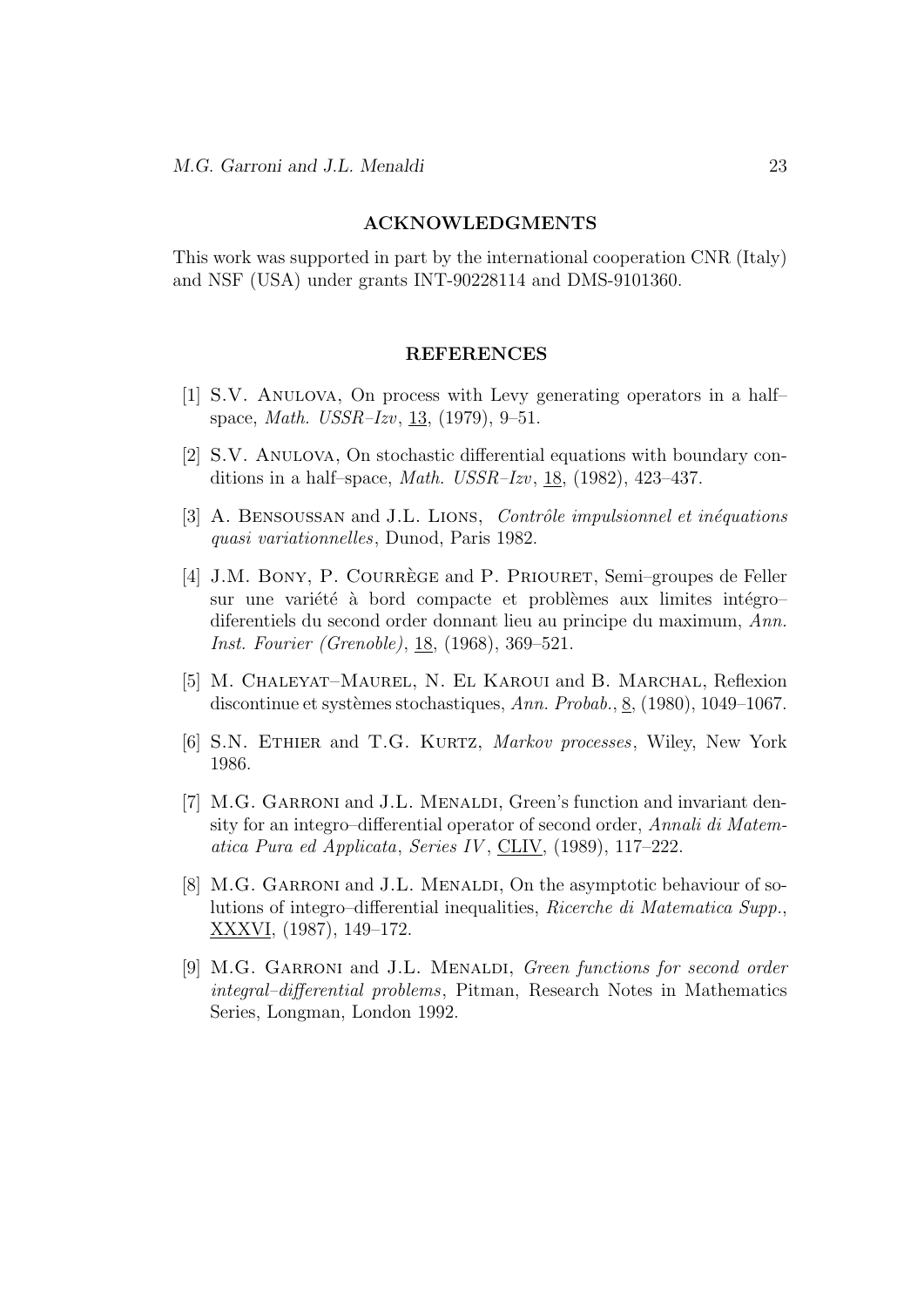- [10] M.G. GARRONI and J.L. MENALDI, Maximum Principle for Integro– Differential Parabolic Operators, *Diff. Integral Eq.*, (to appear).
- [11] M.G. GARRONI and V.A. SOLONNIKOV, On parabolic oblique derivative problem with Hölder continuous coefficients, *Commun. in P.D.E.*, 9 (14), (1984), 1323–1372.
- [12] M.G. GARRONI, V.A. SOLONNIKOV and M.A. VIVALDI, Quasilinear Integro–differential Parabolic Problems with non Homogeneous Conditions, *Houston Journal in Math.*, 18, (1992), 481–532.
- [13] M.G. GARRONI, V.A. SOLONNIKOV and M.A. VIVALDI, Fully nonlinear boundary conditions for quasi–linear, integro–differential operators, *Nonlinear P.D.E. and their Appl., Coll`ege de France Seminar, H. Brezis and J.L. Lions, Eds., Pitman–Longman, London*, (to appear).
- [14] M.G. GARRONI and M.A. VIVALDI, Quasilinear Parabolic, Integro– differential Problems with Nonlinear Oblique boundary conditions, *Nonlinear Anal. Theory*, 16, (1991), 1089–1116.
- [15] I.I. GIKHMAN and A.V. SKOROKHOD, *Stochastic differential equations*, Springer–Verlag, Berlin 1972.
- [16] F. Gimbert and P.L. Lions, Existence and Regularity Results for solutions of second–order, elliptic, integro-differential operators, *Ricerche di Matematica*, XXXIII, (1984), 315–358.
- [17] T. Komatsu, Markov Processes Associated with certain Integro– differential Operator", *Osaka J. Math.*, 10, (1973), 271–303.
- [18] O.A. Ladyˇzenskaja, V.A. Solonnikov and N.N. Ural'ceva, *Linear and quasilinear equations of parabolic type*, Am. Math. Soc., Providence 1968.
- [19] S. Lenhard, Integro–differential operators associated with diffusion processes with jumps, *Applied Math. Optim.*, 9, (1982), 177–191.
- [20] J.P. LEPELTIER and B. MARCHAL, Probléme de martingale et équations différentielles stochastiques associées à un opérateur intégro–différentiel, Ann. Inst. H. Poincaré, **XII**, (1976), 43-103.